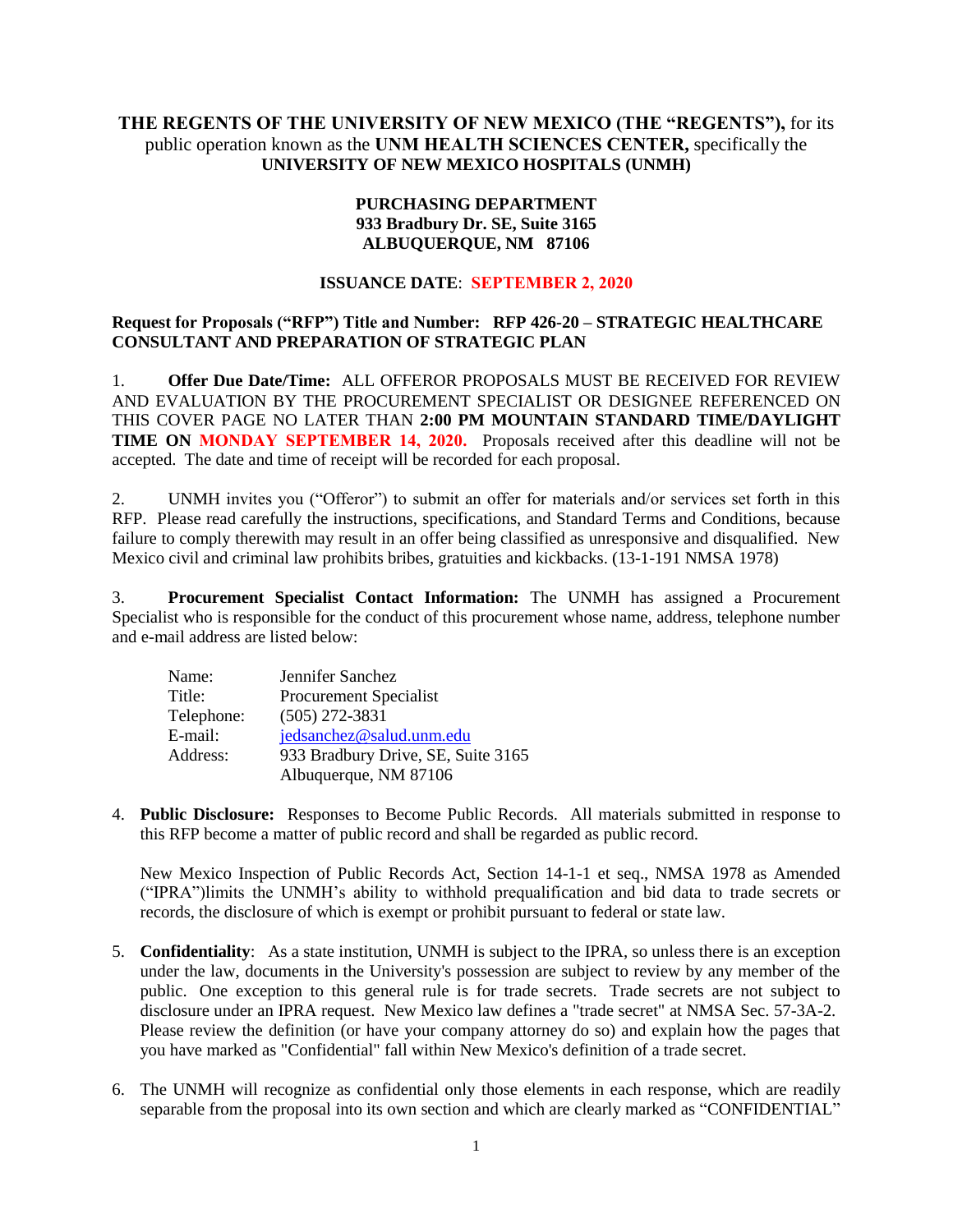or "PROPRIETARY" in order to facilitate eventual public inspection of the non-confidential portion of the proposal. PLEASE NOTE: The price of products offered or the cost of services proposed **shall not be designated** as proprietary or confidential information.

UNMH will ignore markings of "CONFIDENTIAL" on proposal cover sheets or on every page. Vague designations and blanket statements regarding entire pages or documents are insufficient and shall not bind the UNMH to protect the designated matter from disclosure. Do not mark your cover page confidential. Do not put the word "confidential" on every page. Do not identify pricing as confidential.

If you identify any portions of our proposal as confidential or as a trade secret, you agree, by submitting your proposal, that UNMH's sole obligation in connection with an IPRA request relating to your proposal is to provide you with notice of the IPRA request so that you may seek relief as you may deem appropriate. UNMH reserves the right to reject any proposal not in compliance with this paragraph.

The UNMH shall not in any way be liable or responsible for the disclosure of any records if they are not plainly marked "CONFIDENTIAL" or "PROPRIETARY" or if disclosure is required by law, regulation, subpoena, order of the court or other legal requirements that purports to compel disclosure, including without limitation, the IPRA.

## 7. **Table of Contents**:

| Section I.   | Introduction and General Information                                         |
|--------------|------------------------------------------------------------------------------|
| Section II.  | Proposal Copies and Format                                                   |
| Section III. | <b>Additional Instructions to Offerors</b>                                   |
| Exhibit A.   | Scope of Work                                                                |
| Exhibit B.   | <b>Evaluation Criteria</b>                                                   |
| Exhibit C:   | <b>Resident Veterans Preference Certification</b>                            |
| Exhibit D:   | <b>Authorized Signature Page</b>                                             |
| Exhibit E:   | Small & Small Disadvantaged Business Certification                           |
| Exhibit F:   | Conflict of Interest Certificate Form                                        |
| Exhibit G:   | <b>Insurance Requirements</b>                                                |
| Exhibit H:   | Certification and Disclosure regarding Payments to Influence certain Federal |
|              | Transactions (April 1991)                                                    |
| Exhibit I:   | <b>Standard Terms and Conditions</b>                                         |

#### **(Blank to next page)**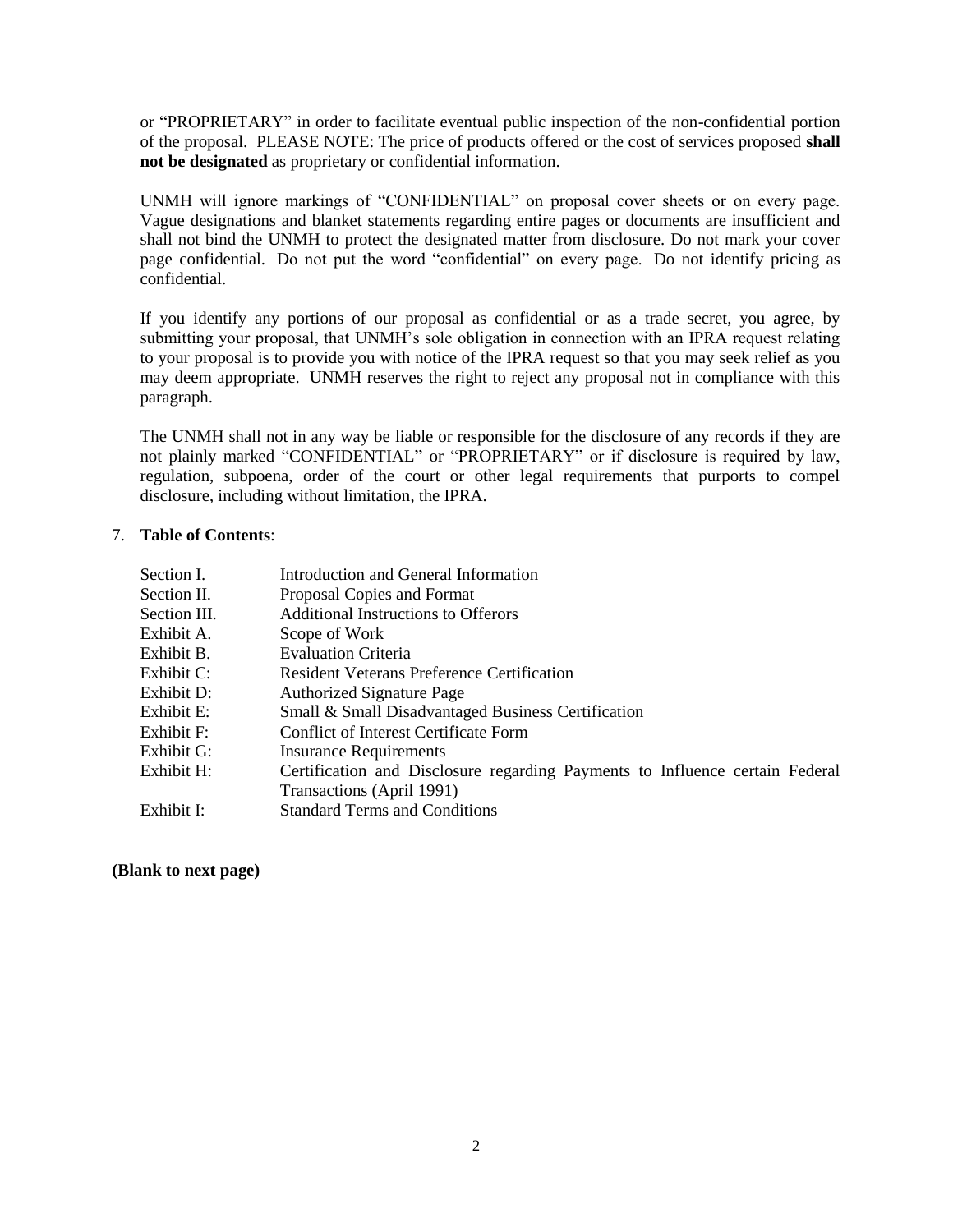## **SECTION I. INTRODUCTION AND GENERAL INFORMATION**

The purpose of this Request of Proposals (RFP) is to solicit sealed proposals to establish contract(s) through competitive negotiations for the procurement of goods and/or services set forth in Exhibit A**, Scope of Work**.

It is intended that this RFP will result in UNMH entering into a contractual agreement with one or more successful Offeror(s), for an initial strategic planning project, and possible subsequent projects for an **initial contract term of four (4) year(s)** with an option to renew, as provided for in NMSA 13-1-150 (Multi-Term Contract). Continuation of the contract(s) is contingent upon satisfactory contract compliance by the Contractor, as determined by UNMH. The UNMH must approve all contract renewals, amendments and adjustments.

- **1.1 Forms and Exhibits.** The RFP Submission Forms and Exhibits and the other documents requiring execution by the Offeror shall be completed and signed by a duly authorized representative of the Offeror. Proposals should be completed without delineations, alterations, or erasures. Should there be any discrepancy between the original and any of the copies, the original shall prevail.
- **1.2 Requirements**. For purposes of this RFP:
	- 1.2.1 "must" and "shall" indicate that the requirement is mandatory, subject to provisions of this RFP; and
	- 1.2.2 "should", "could" and "may" indicate that the requirement is discretionary.
- **1.3 Notice**.The Offerors are put on notice that from the date of issue of the RFP through any award notification of the Agreement:
	- 1.3.1 Only the Procurement Specialist is authorized by the UNMH to amend or waive the requirements of the RFP pursuant to the terms of this RFP;
	- 1.3.2 Offerors should not contact any of the staff at UNMH, (except for the Procurement Specialist) in regards to this RFP, unless instructed to in writing by the Procurement Specialist;
	- 1.3.3 Under no circumstances shall the Offeror rely upon any information or instructions from the Procurement Specialist, UNMH employees or their agents unless the information or instructions is provided in writing by the Procurement Specialist in the form of an addendum; and
	- 1.3.4 UNMH, their employees, nor their agents shall be responsible for any information or instructions provided to the Offeror, with the exception of information or instructions provided in an addendum by the Procurement Specialist.

## **1.4 Information**

- 1.4.1 Offeror to Review. The Offeror must carefully review this RFP and ensure that the Offeror has no reason to believe that there are any uncertainties, inconsistencies, errors, omissions, or ambiguities in any part of this RFP. Each Offeror is responsible for conducting its own investigations and due diligence necessary for the preparation of its Proposal.
- 1.4.2 Offeror to Notify. If the Offeror discovers any uncertainty, inconsistency, error, omission or ambiguity in this RFP, the Offeror must notify the Procurement Specialist in writing prior to submitting the Offeror's Proposal.
- 1.4.3 Offerors shall not: Claim after submission of a Proposal that there was any misunderstanding or that any of the conditions set out in Section 1.4.1 Offeror to Review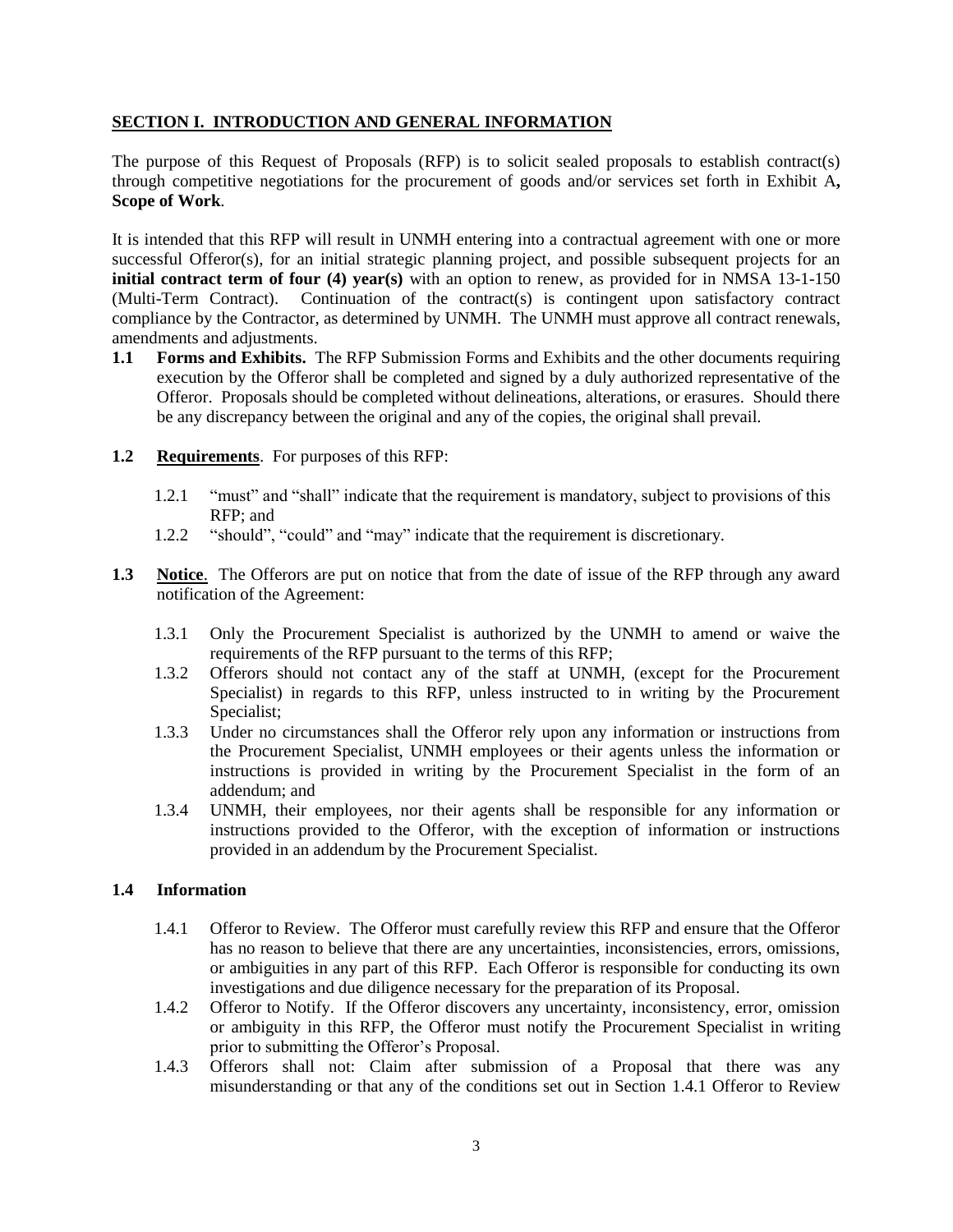were present with respect to this RFP; or hold any staff of UNMH liable for any uncertainty, inconsistency, error, omission, or ambiguity in any part of this RFP.

# **1.5 Clarification and Questions**

## 1.5.1 Submission. **Offerors may request clarification of this RFP by:**

- 1.5.1.1 Submitting all requests for clarification by email to the Procurement Specialist [identified](mailto:identified) on page 1 of this RFP or as otherwise directed by the Procurement Specialist;
- 1.5.1.2 Including the Offeror's address, telephone number, facsimile number and email address;
- 1.5.1.3 If the question pertains to a specific section of this RFP, reference should be made to the specific section number and page; and
- 1.5.1.4 Submitting all requests for clarification no later than **2:00 PM MST/MDT, September 7, 2020.**
- 1.5.2 Questions and Answers.The UNMH will provide Offerors with written responses in the form of addenda to questions that are submitted in accordance with Section(s) 1.5.1 and 1.6 . All addenda shall form part of this RFP. Questions and answers will be distributed in numbered addenda. In answering the Offeror's questions, the Procurement Specialist will include in all addenda the questions asked but will not attribute the questions to any Offeror. Notwithstanding the foregoing, the Procurement Specialist may in its sole discretion answer similar questions from various Offerors only once, edit the questions for clarity, and elect not to respond to questions that are either inappropriate or not comprehensible.
- **1.6 Issued Addenda.** Each Offeror shall be responsible for verifying before submitting its Proposal that it has received all addenda that have been issued. All addenda will be posted on the UNMH proposal website visit [http://hsc.unm.edu/health/about/bids-proposals/proposals.html.](http://hsc.unm.edu/health/about/bids-proposals/proposals.html) Instructions, clarifications or amendments which affect this RFP may only be made by addendum.
- **1.7 Amendments to the RFP.** UNMH shall have the right to amend or supplement this RFP in writing prior to the Closing Time. No other statement, whether written, oral or inferred, will amend this RFP. The addenda shall be binding on each Offeror.

## **1.8 Clarification of Offeror's Proposal**

- 1.8.1 The UNMH shall have the right at any time after Proposal submission, to seek clarification from any Offeror in respect of such Offeror's Proposal, without contacting other Offerors. The UNMH is not obliged to seek clarification of any aspect of a Proposal.
- 1.8.2 Any clarifications sought shall not be an opportunity to either correct errors or to change the Offeror's Proposal in any substantive manner. In the clarification process, no change in the substance of the Proposal shall be offered or permitted. Subject to the qualification in this Section, any written information received by UNMH from an Offeror in response to a request for clarification from UNMH shall be considered part of the Offeror's Proposal.
- **1.9 Verification of Information.** The UNMH shall have the right to:
	- 1.9.1 Verify any Offeror statement or claim by whatever means the UNMH deems appropriate, including contacting persons in addition to those offered as references, and to reject any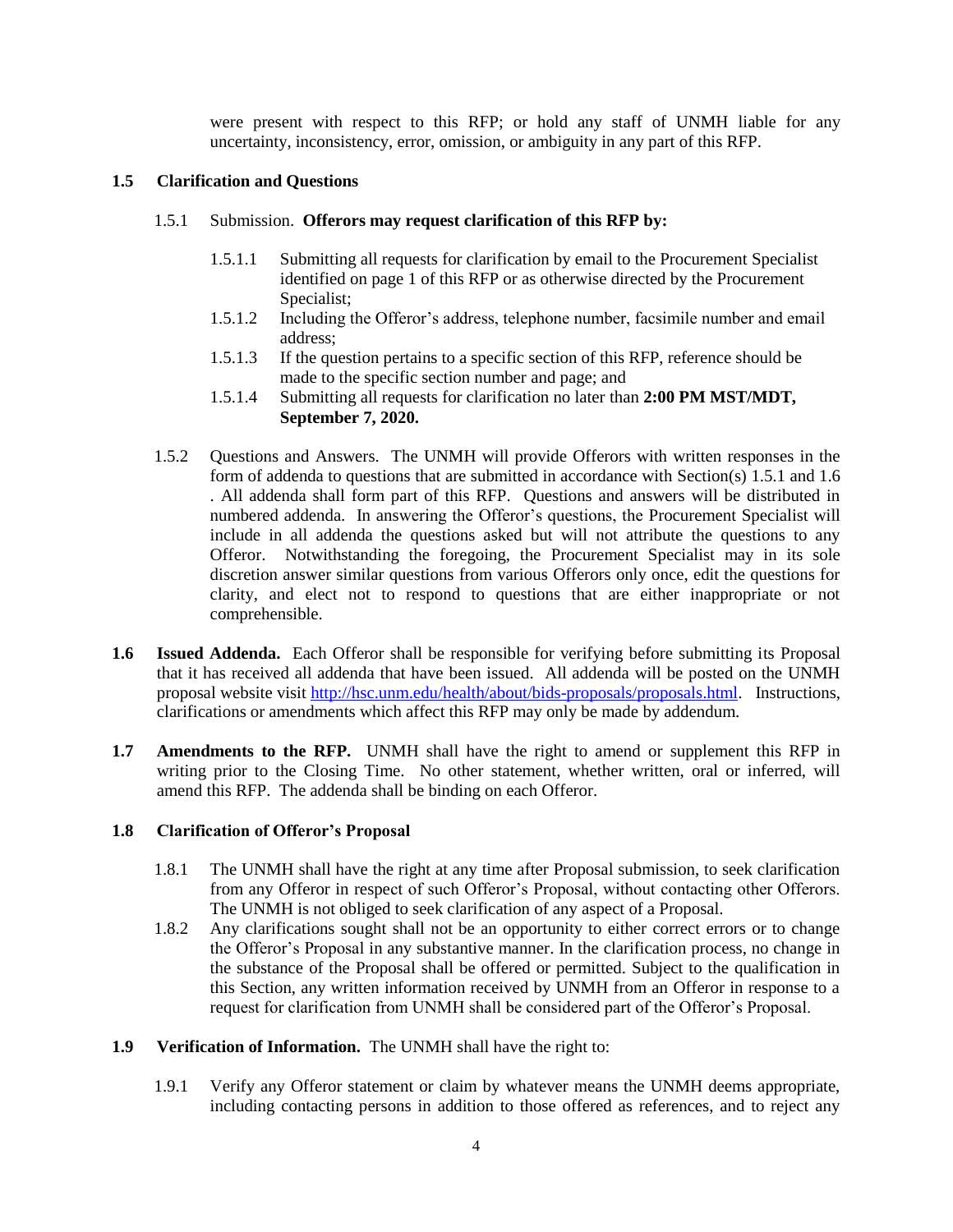Offeror statement or claim, if the statement or claim or its Proposal is patently unwarranted or is questionable; or

- 1.9.2 Access the Offeror's premises where any part of the work is to be carried out to confirm Proposal information, quality of processes, and to obtain assurances of viability; and
- 1.9.3 The Offeror shall cooperate in the verification of information and is deemed to consent to UNMH verifying such information.

## **SECTION II. PROPOSAL COPIES AND FORMAT**

## **2.1 Number of Responses and Copies**

Offeror's proposal should be clearly labeled and numbered and indexed as outlined in **Section 2.2. Proposal Format**. Proposals should be submitted as outlined below. The original copy shall be clearly marked as such on the front of the binder. Each portion of the proposal (technical/cost) must be submitted in separate binders and must be prominently displayed on the front cover.

- 2.1.1 Proposals must be sealed and labeled on the outside of the package to clearly indicate that they are in response to the **RFP 426-20 STRATEGIC HEALTHCARE CONSULTANT AND PREPARATION OF STRATEGIC PLAN**
- 2.1.2 **Proposal -** One (1) ORIGINAL, TWO (2) HARD COPIES, and one (3) ELECTRONIC COPIES of the proposal containing ONLY the Technical Proposal; ORIGINAL and COPY shall be in separate labeled binders. **The proposal can NOT be emailed.**
- 2.1.3 Electronic Copies **- The electronic version/copy of the proposal** must **mirror the physical binders submitted (i.e. One (1)** usb**,).** The electronic version can NOT be emailed. **The original, hard copy and electronic copy information** must **be identical. In the event of a conflict between versions of the submitted proposal, the Original hard copy shall govern.**

Any proposal that does not adhere to the requirements of this Section and **Section 2.2 Response Format and Organization**, may be deemed non-responsive and rejected on that basis.

## **2.2 Proposal Format**

- 2.2.1 All proposals should be submitted as follows:
	- a. Hard copies must be typewritten on standard  $8\frac{1}{2} \times 11$  inch paper (larger paper is permissible for charts, spreadsheets, etc.)
	- b. Pages should be one-sided, one and one-half spaced and numbered.
	- c. Typeface must be easily readable such as Time Roman, type size 12-point.
	- d. Each Proposal must be placed within a **binder with tabs delineating** each section as outlined under Section 2.2.2 Proposal Content and Organization.
- 2.2.2 Proposal Content and Organization

Direct reference to pre-prepared or promotional material may be used if referenced and clearly marked. Promotional material should be minimal. The proposal should be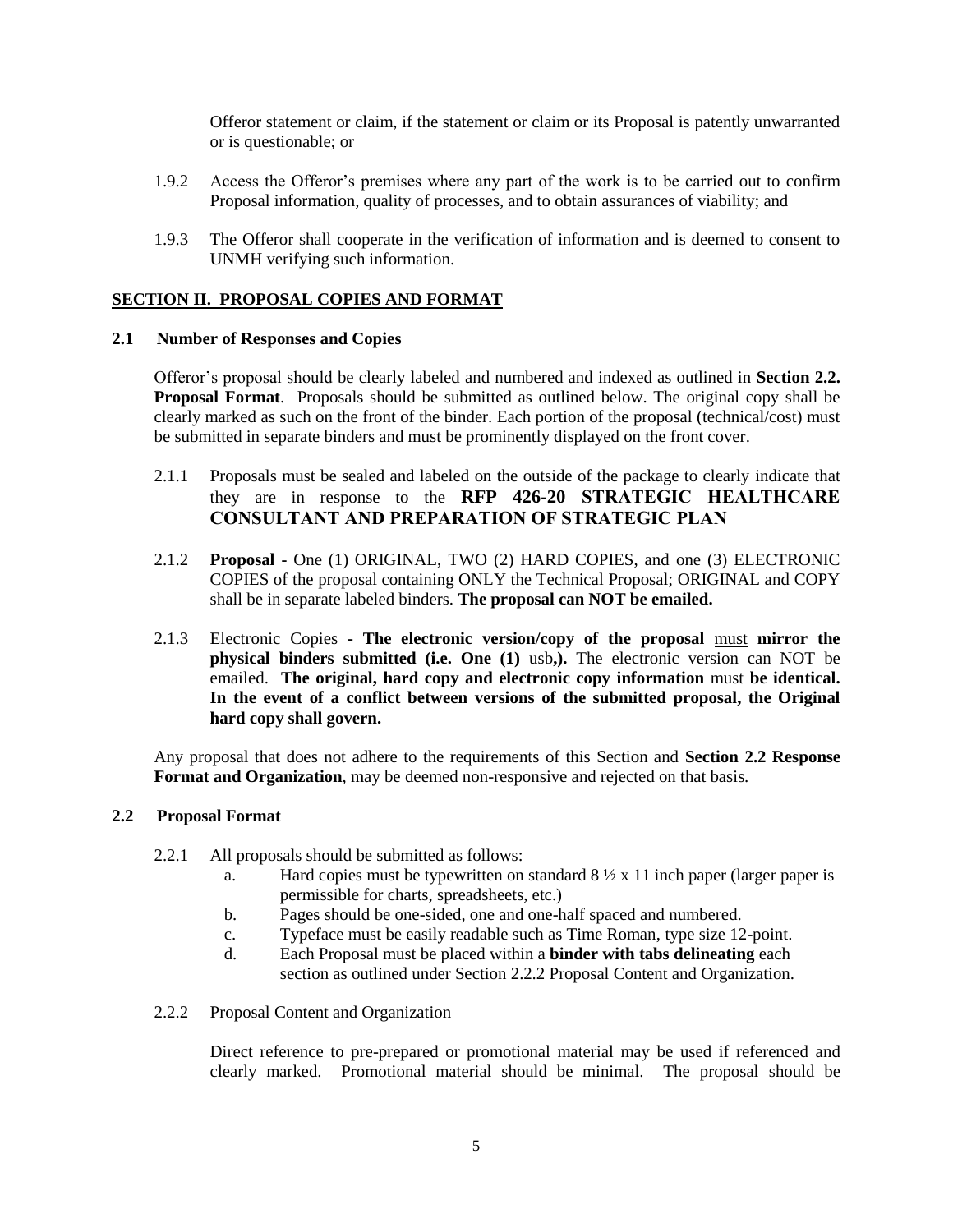**organized and indexed** in the following format and must contain, at a minimum, all listed items in the sequence indicated.

- A. Table of Contents
- B. Signed Authorized Signature Page (Exhibit D)
- C. Proposal Summary (Optional)
- D. Response to Specifications/Evaluation Criteria
	- 1. Organizational Experience, quality and stability (Exhibit B, Section 1.a)
	- 2. Technical Approach (Exhibit B, Section 1.b)
	- 3. Management Approach (Exhibit B, Section 1.c)
	- 4. Total Project Cost (Exhibit B, Section 1.d)
- E. Exhibits
	- 1. Resident Veterans Certificate (Exhibit C)
	- 2. Small & Small Disadvantaged Business Certification (Exhibit E)
	- 3. Conflict of Interest and Debarment/Suspension Certificate Form (Exhibit F)
	- 4. Insurance Requirements (Exhibit G) acknowledgement
	- 5. Certification and Disclosure regarding Payments to Influence certain Federal Transactions (April 19910) (Exhibit H)
- F. Offeror's Additional Terms and Conditions (if applicable)
- G. Other Supporting Material (If applicable)

Within each section of the proposal, Offerors should address the items in the order indicated above. All applicable forms provided in this RFP must be thoroughly completed and included in the appropriate section of the proposal. For example, if you are not seeking a resident preference, you do not need to submit the Exhibit C resident preference form.

The proposal summary may be included by potential Offerors to provide the Evaluation Committee with an overview of the proposal; however, this material will not be used in the evaluation process unless specifically referenced from other portions of the Offeror's proposal.

## **SECTION III. ADDITIONAL INSTRUCTIONS TO OFFERORS**

- **3.1 NM Preferences**. If requesting a preference, in accordance with NMSA 1978 § 13-1-21 (as amended), Offerors must include a copy of their preference certificate with their proposal. Certificates for preferences must be obtained through the New Mexico Department of Taxation & Revenue [http://www.tax.newmexico.gov/Businesses/in-state-veteran-preference-certification.aspx.](http://www.tax.newmexico.gov/Businesses/in-state-veteran-preference-certification.aspx) In addition, for the resident Veterans preference, the attached Resident Veteran Preference Certification" form (Exhibit C) must be completed and signed.
	- 3.1.1 **New Mexico Business Preference.** If the Offeror has provided their Preference Certificate the Preference Points for a New Mexico Business is 5%.
	- 3.1.2 **New Mexico Resident Veterans Business Preference** If the Offeror has provided their Preference Certificate and the Resident Veterans Certification Form the Preference Point are one of the following:
		- 10% for less than \$1M (prior year revenue)<br>• 8% for more than \$1M but less than \$5M (r)
		- 8% for more than \$1M but less than \$5M (prior year revenue)
		- 7% for more than \$5M(prior year revenue)

An agency shall not award a business both a resident business preference and a resident veteran business preference.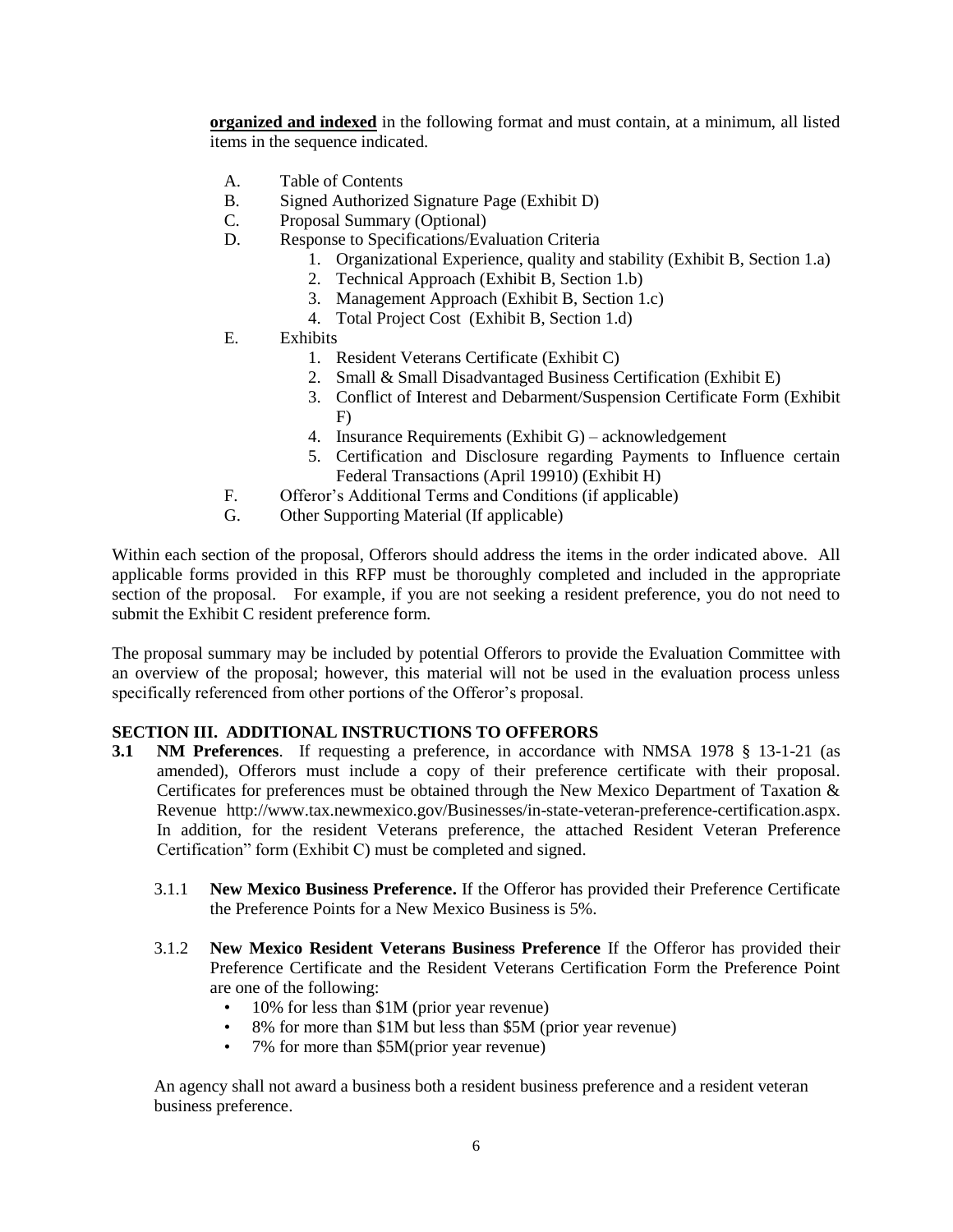## **3.2 AUTHORIZED SIGNATURE PAGE: Review and submit the Authorized Signature Page attached hereto as Exhibit D.**

- **3.3** SMALL AND DISADVANTAGED BUSINESS CERTIFICATION FORM: Review and submit the Small and Small Disadvantaged Business Certification Form attached hereto as **Exhibit E**.
- **3.4** CONFLICT OF INTEREST CERTIFICATION FORM: Review and submit Conflict of Interest Certification Form attached hereto as **Exhibit F**.
- **3.5** INSURANCE REQUIRMENTS: The Offeror should provide proof of insurance coverage, meeting the requirements in the Section labeled "Insurance Requirements" or as noted in the specifications (**Exhibit G**). **Offeror should submit proof of insurance in the form of a "Certificate of Insurance" with their response and prior to commencing work under the resulting contract.** Offeror's insurance shall remain in effect for the entire term of the contract and must be extended to coincide with any future contract extensions. The Offeror must provide proof of insurance coverage acceptable to UNMH, in its sole discretion, prior to award of an Agreement.
- **3.6** SAMPLE AGREEMENT: The successful respondent will be required to enter into an Agreement with the Regents of the University of New Mexico, for its public operation known as University of New Mexico Hospitals.
- **3.7** INFORMATION SECURITY PLAN**.** Offeror(s) shall not install any systems software and hardware, applications, databases, information or etc. on UNMH's computing devices-assets including export/import files, custom files or etc. without prior approval from UNMH's IT division. The successful Awardee may be required to complete the UNMHs Information Security Plan Information and submit to UNMH's IT department for approval. Failure to complete form upon UNMH's request or failing to receive IT approval may result in Offeror(s) being considered as non-responsive and/or termination of agreement.
- **3.8** TAXES. The University is exempt from Federal Excise Taxes and from New Mexico Gross Receipts Taxes on materials. Services are not exempt. Taxes on services should be included as a separate line item and not included in the base price offer. Applicable taxes are excluded from the RFP evaluation. A non-taxable transaction certificate is available upon request by contractor.
- **3.9** CERTIFICATION AND DISCLOSURE REGARDING PAYMENTS TO INFLUENCE CERTAIN FEDERAL TRANSACTIONS. Review and submit the Certification And Disclosure Regarding Payments To Influence Certain Federal Transactions (April 1991) form attached hereto as **Exhibit H**.
- **3.10** RESIDENT BUSINESS, RESIDENT CONTRACTOR AND RESIDENT VETERAN PREFERENCE CERTIFICATION.To receive a resident business preference pursuant to Section 13-1-21 NMSA 1978 or a resident contractor preference pursuant to 13-4-2 NMSA 1978, a business or contractor is required to submit with its bid or proposal a copy of a valid resident contractor certificate issued by the New Mexico Taxation and Revenue Department.
- **3.11** PERIOD OF CONTRACT. The term of the resultant Price Agreement(s) arising from this proposal may be for a term of eight years (8) as provided for in NMSA 13-1-150 (Multi-Term Contract).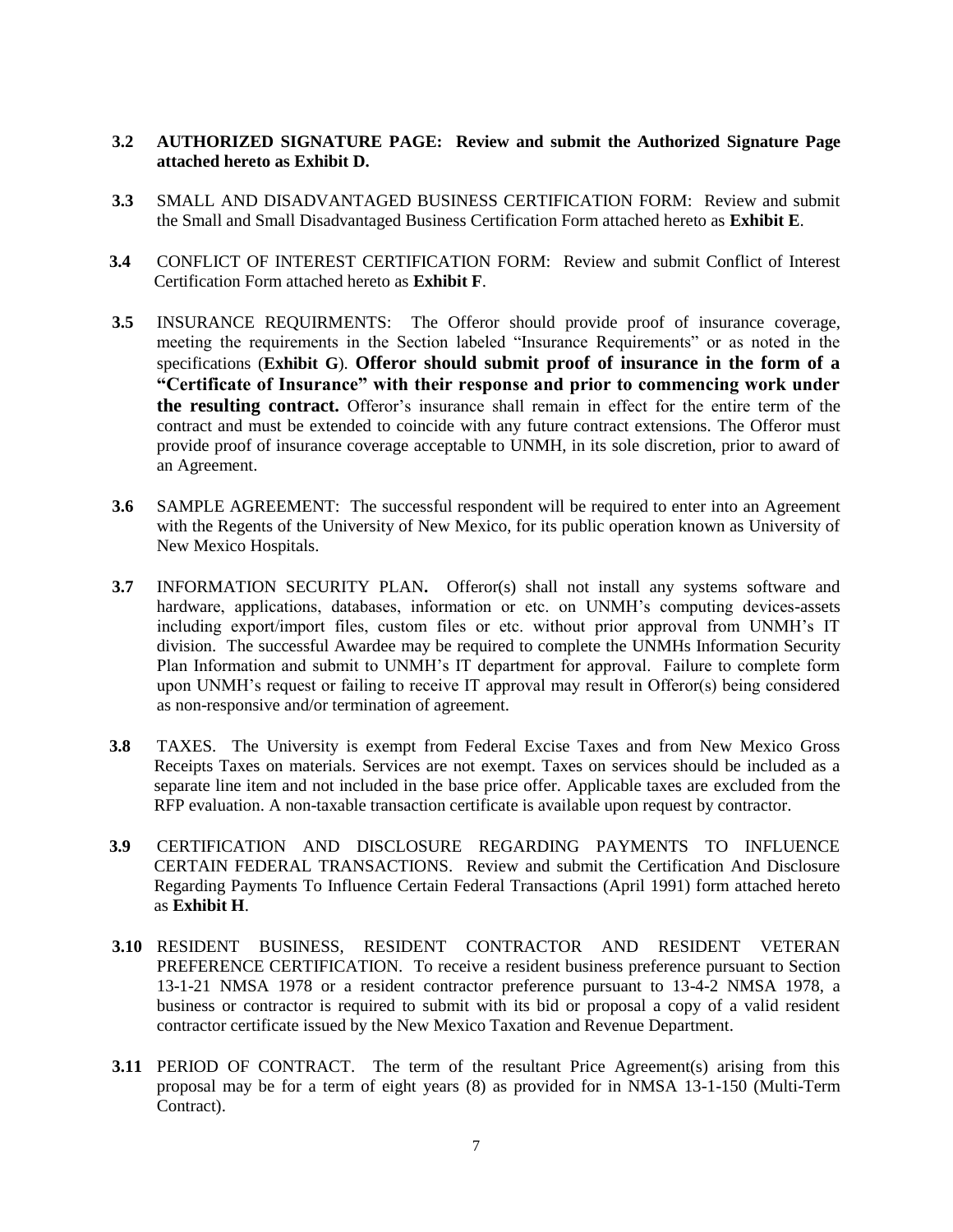- **3.12** QUANTITIES. UNMH may purchase all, some or none of the elements described in this proposal or Offerors responses. In addition, actual quantities may fluctuate up or down based on UNMH needs. The successful bidder will be required to fill all orders placed regardless of quantities ordered.
- **3.13** AGENTS/SUBCONTRACTORS. The Offeror shall indicate whether the Offeror intends to use agents or subcontractors to perform the services outlined in the Agreement and shall provide details on who they are and the service(s) the agent/subcontractor shall perform. The successful Offeror shall remain primarily responsible for the performance of the Agreement notwithstanding its use of agents or subcontractors as approved by the Hospital. If the Offeror is not using agents or subcontractors on this RFP, the Offeror should respond by stating not applicable.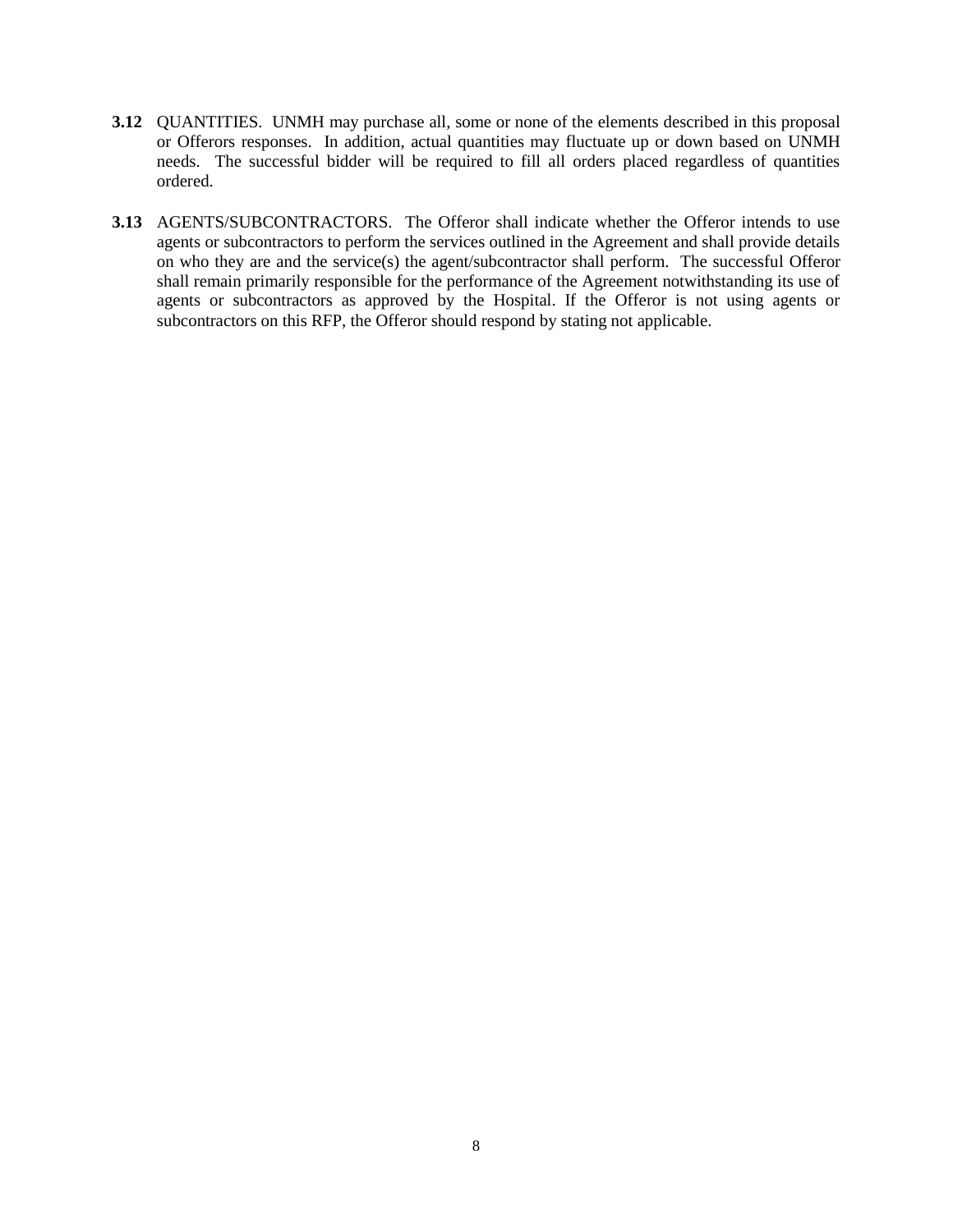### **EXHIBIT A SCOPE OF WORK**

# **1. BACKGROUND**

University of New Mexico Hospital if part of the UNM Health System, which serves as the clinical arm of the UNM Health Sciences Center. UNMH is New Mexico's only academic medical center and the State's only Level One Trauma Center, providing care to more than 200,000 New Mexicans per year. We house the only National Cancer Institute-designated comprehensive Cancer Center, a comprehensive stroke and neuro-trauma service, burn center, pediatric cardiothoracic surgery program, advanced women's care, adult and children's psychiatric services, bariatric, and orthopedic programs, among dozens of other specialty lines we are uniquely equipped to cover.

UNM Hospital and its many specialty and primary care clinics serve as the primary teaching hospital for the University's School of Medicine. The organization handles more than 20,000 surgical cases, 100,000 emergency room visits, and nearly 900,000 outpatient visits annually. There are five hospitals included within the UNM Hospital System: UNM Hospital (UNMH), UNM Children's Hospital, Carrie Tingley Children's Hospital (CTH), Children's Psychiatric Center (CPC), and UNM Psychiatric Center (UNMPC). UNM Hospitals (UNMH, CTH, CPC, UNMPC) are located as part of the Main UNMH campus.

UNMH currently has 537 licensed beds and is recognized for clinical excellence in many specialties including Trauma and Emergency Medicine, Pediatrics, Stroke care, Cardiovascular care, Orthopedics, Cancer Research and Treatment, Transplantation and many others. The Hospital and its components provide primary, secondary, tertiary and quaternary care and receive referrals from counties throughout New Mexico and the entire Southwest. The organization has a unique responsibility to care for New Mexico Pueblos, Tribes and Nations dating back to the origins of the original facility in 1952. Inpatient discharges are approximately 27,650 per year. UNMH has 36 hospital-based clinics located at the main facility as well as various off-site locations. UNMH has six retail pharmacy locations located within offsite clinics. UNMH qualifies for 340B drug pricing. UNMH aims to create a comprehensive care environment attuned to rapid changes brought about by healthcare reform and national trends as the feefor-service model gives way to a value-based care system focused on the patient experience and quality outcomes. Changing reimbursement formulae are driving disruptive changes in the structure of delivery systems, created the need for healthcare entities to forge new partnerships with greater flexibility and growth potential. We will always measure our success by improvements in the health and well-being of all New Mexicans. That is our commitment to the people we serve.

UNMH Statistics for the year ending June 30, 2019:

- a. Emergency Room Visits 103,985
- b. Outpatient Visits 548,093
- c. Inpatient Days 155,659
- d. Observation Days 14,876
- e. Avg Length of Stay 6.1
- f. Surgeries 20,126

#### **2. SCOPE OF WORK OVERVIEW**

The purpose of this Request of Proposals (RFP) is to solicit sealed proposals to establish contract(s) through competitive negotiations for the procurement of a qualified consultant team to prepare UNMH's Three (3) to Five (5) Year Comprehensive Strategic Plan (the "Plan"), and additional related healthcare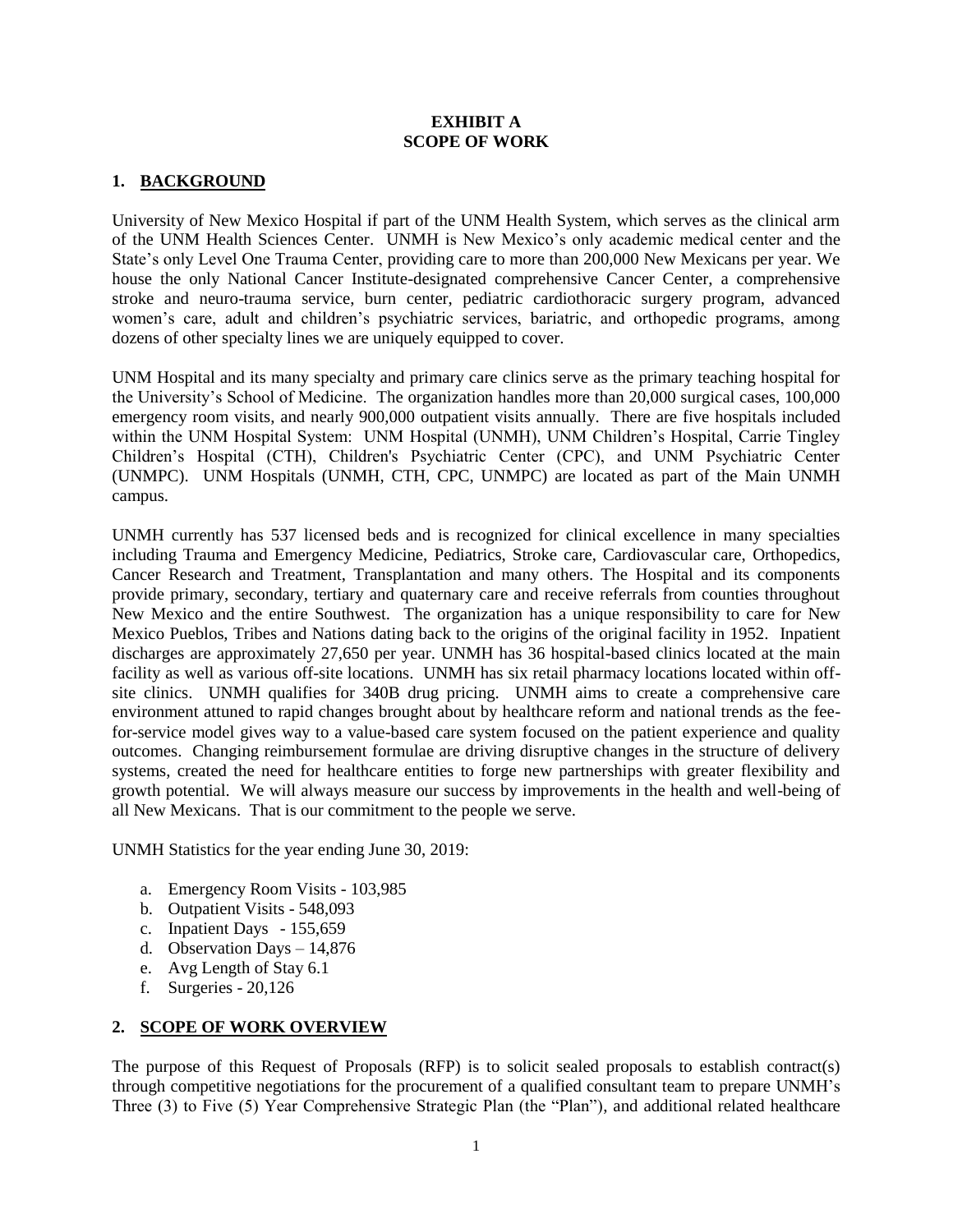consultation as may be requested during the term of any resulting agreement. The Plan will provide a roadmap to:

- a. Develop detailed quantitative and qualitative analysis of current state;
- b. Assess and summarize current market position as compared to major competitors, service line and enterprise-level trends;
- c. Identify potential opportunities for new programs, and/or existing program growth and change;
- d. Forecast trends expected within the market over a 3, 5 and 10 year horizon;
- e. Integrate an implementation plan and timeline with existing UNM Health System strategic plans for Behavioral Health and Telehealth expansion; and
- f. Address current trends and emerging technology that will influence the delivery of healthcare in the future.

# **3. SCOPE OF WORK OVERALL APPROACH**

- a. It is intended that the Plan will build on UNMH's s existing Service Line Strategic Plans, and will be consistent with the current UNM Health System's Strategic Plan. UNMH expects the plan to include assessment for opportunities in Ambulatory, Retail, Competitive market, Service Line, Payer/Employer partnerships, Value-based care opportunities, Business Development and growth, virtual health and community health. UNMH anticipates that implementation of the Plan will consist of separate phases, to be completed in their entirety within a 12-week period during Fall 2020
	- Phase 1: Fact finding, current state and future market/organizational assessment
	- Phase 2: Future Vision
	- Phase 3: Strategy Development and model scenarios
	- Phase 4: Develop Strategic Plan
- b. It is expected that the Plan will, include, but is not limited to the following:
	- i. Review the markets in which the UNMH operates and provide an analysis of UNMH's potential and position in those markets as well as UNMH's role in the broader healthcare delivery system;
	- ii. Assess UNMH's market potential and set forth suggested strategies and tactics for UNMH's successful operation in existing and future markets;
	- iii. Evaluate growing demands for patient services at UNMH, and in connection therewith, UNMH's capacity issues, geographic presence, clinical program growth plans, uncompensated care obligations, capital needs and financing issues;
	- iv. Identify and evaluate potential marketplace forces related to healthcare and other factors that influence the demand for services and future evolution of the UNMH;
	- v. Forecast must include adjustment for COVID19 impact on recent and future volumes;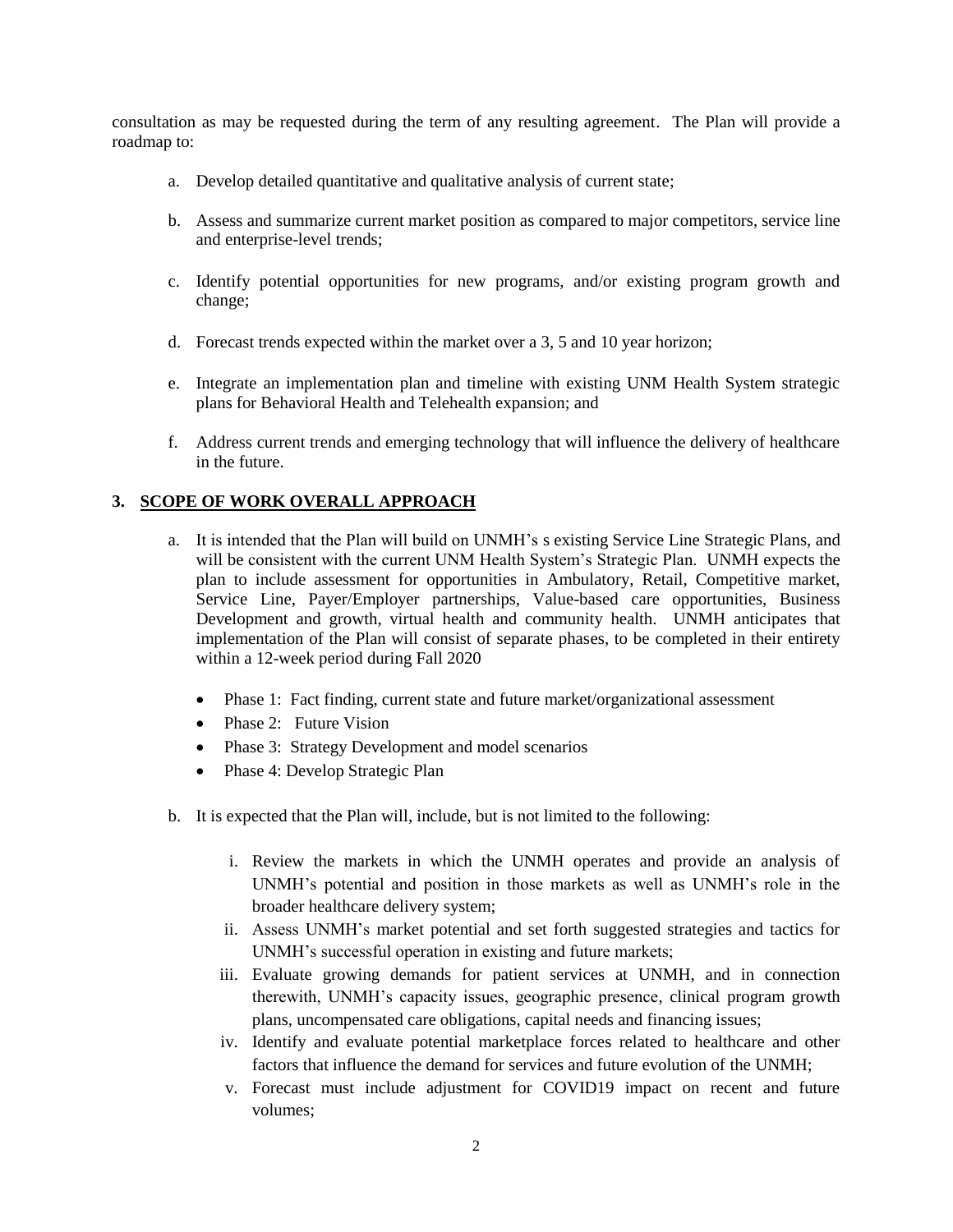- vi. Define optimal revenue strategies in a competitive value based insurance market;
- vii. Provide a framework for facility investment and allocation decisions that ties populations demographics and regional healthcare;
- viii. Identify and evaluate strategic financial models Provide leadership with the quantitative analytics necessary to support future ongoing decisions making; and
- ix. Assess Information Technology to promote greater Health System Integration.

## **4. SCOPE OF WORK SPECIFIC REQUIRED DELIVERABLES.**

- a. The consultant team shall provide the following deliverables in the form of a formal written, strategic plan, which includes, but is not limited to the following:
	- i. Provide Market Assessment and current/future state organization assessment that includes:
		- 1. Market demographics including payer mix
		- 2. National-level review of industry trends;
		- 3. Local/Regional review of UNMH's service area and its market share, both inpatient, outpatient and surgical;
		- 4. Inpatient and Outpatient forecasts over a 3, 5, and 10-year horizon
		- 5. System 'leakage' analysis
		- 6. Conduct a system of care survey to assess service line offerings and performance; include 20-30 interviews to support quantitative with qualitative input;
		- 7. An analysis of how changes in healthcare policy, reimbursement, technology and new approaches to diagnosis, treatment and prevention will influence the future demand for care and how, when and where healthcare services are delivered and
		- 8. An assessment of the top opportunities forprogram growth opportunities for UNMH that align with its existing clinical and research strengths, marketplace dynamics and the organization's fiscal objectives.
	- ii. Define relevant future trends in the Market, taking into consideration trends occurring nationally, and identify the potential impacts these may have on this organization
	- iii. Develop a plan that identifies primary goals, tactics and resource requirements of recommended implementation plans;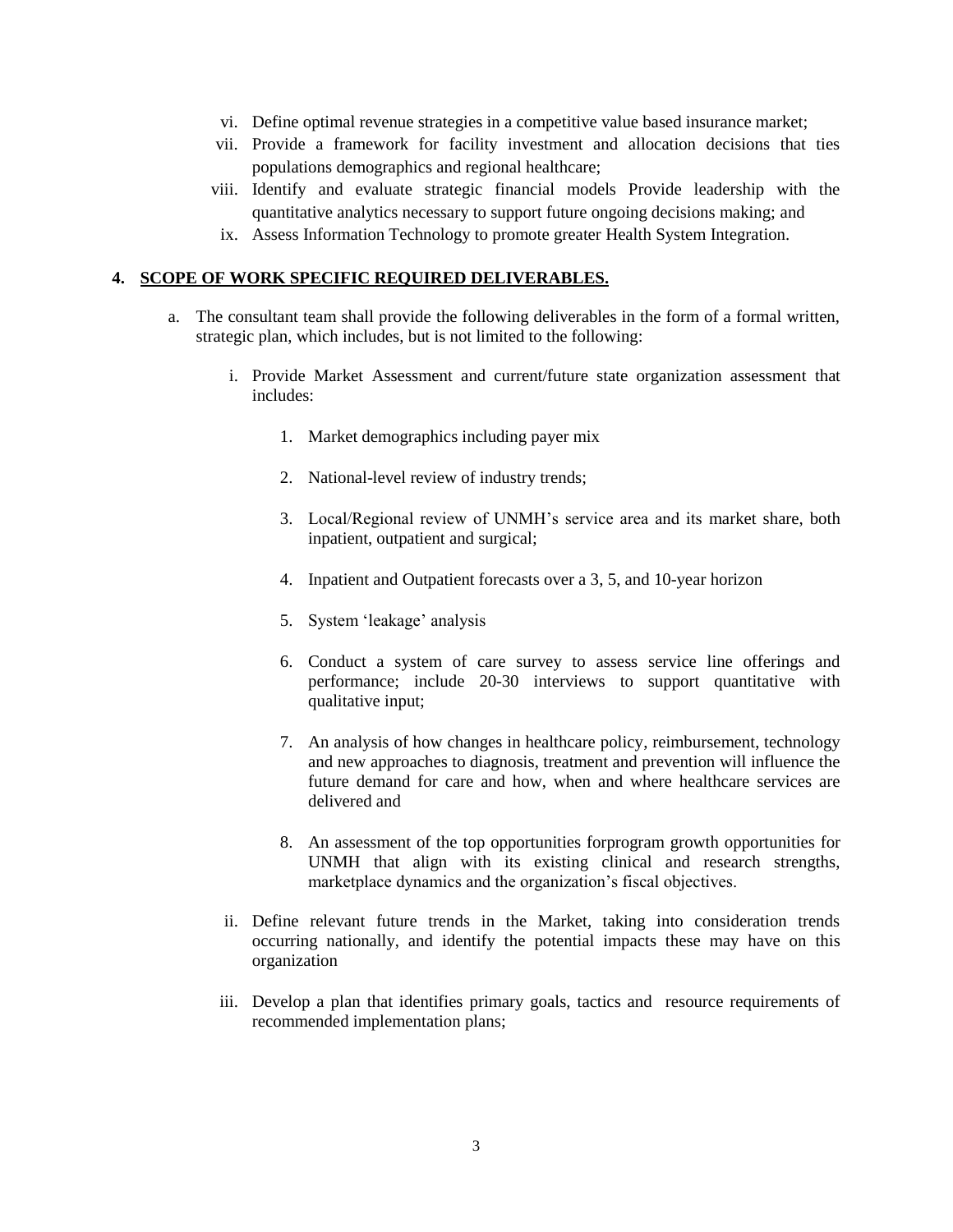- iv. Develop inpatient and outpatient volume projections that take into consideration the market assessment described above and discussions with UNMH leaders, faculty and staff
- v. Document major inpatient and outpatient facility deficiencies that adversely affect operations and patient satisfaction;
- vi. Analyze alternative strategies to address future inpatient and outpatient service needs and facility services goals;
- vii. Analyze current outpatient referral dynamics and service utilization trends and model the implications of alternative growth and development strategies on inpatient services provided by UNMH.
- viii. Assess opportunities to consolidate / expand selected services in conjunction with other healthcare provider organizations
- ix. Provide recommendations for how new and developing technologies influence building design / IT infrastructure

When preparing the above deliverables, the consultant team will work closely with a UNMH Strategic Planning Steering Committee ("Committee"), UNMH leaders and other key stakeholders. This group includes the Chief Executive Officer, Chief Business Development Officer, Chief Nursing Officer, Chief Financial Officer, Chief Medical Officer and Chief of Ambulatory Care. The consultant team will work directly with the Committee, and associated work groups to prepare findings and recommendations for the Committee's consideration.

The Consultant team may participate in the University of New Mexico Board of Trustees or other limited key stakeholder meetings, as requested, assisting in the preparation of the content for each session, presenting the core contents of the Plan, providing rationale for strategic initiatives and answering questions that the Board members may have related to the Plan.

It is anticipated that the resulting Agreement will have an initial term of three years, with renewals as provided by 13-1-150 NMSA.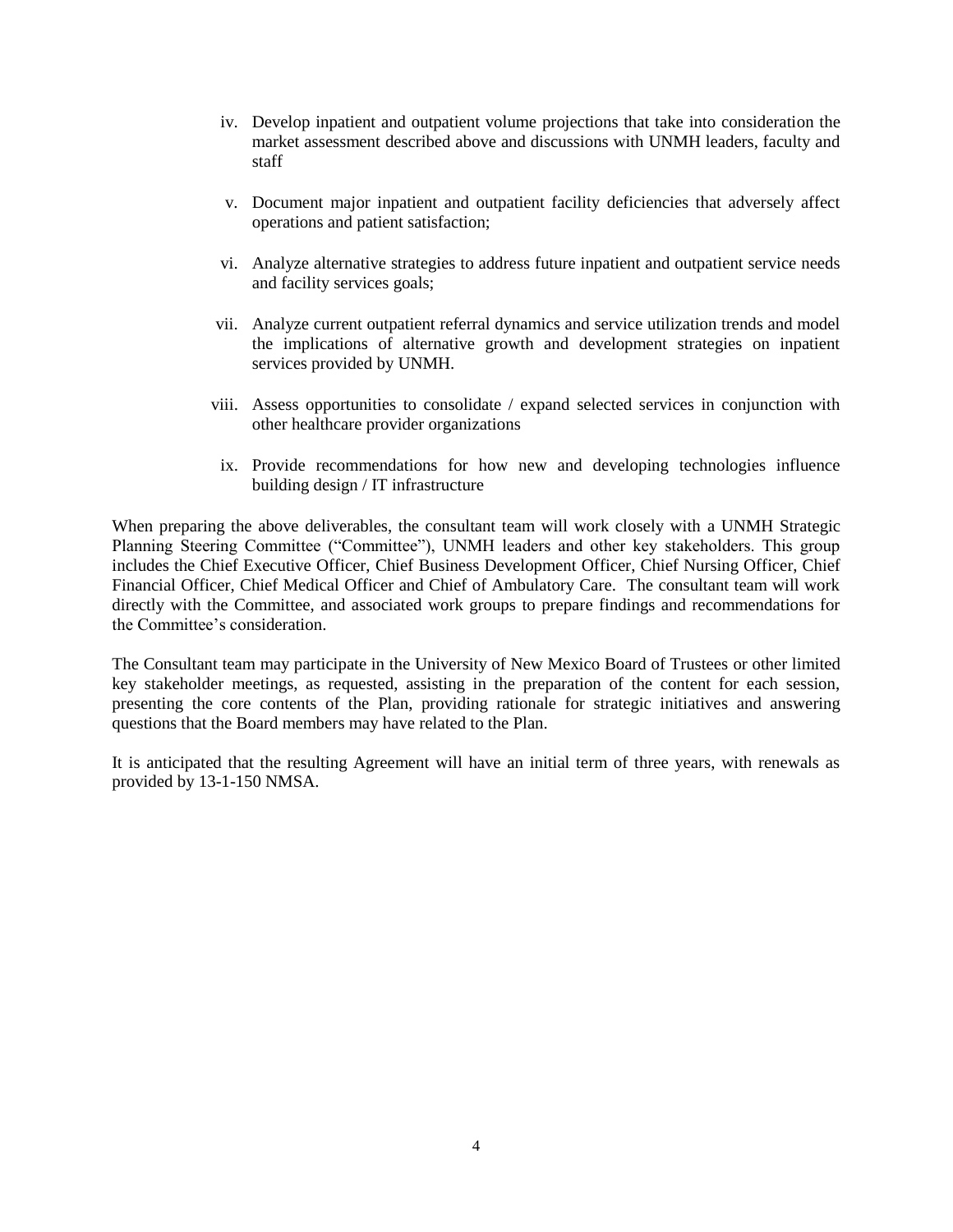## **EXHIBIT B EVALUATION CRITERIA**

# **1. EVALUATION CRITERIA**

This section describes the criteria to be used for analyzing and evaluating the various proposals. Cost will be a factor in the proposal evaluation with negotiable expectations; however, it is specifically a consideration of secondary importance to the need for a competent and high-quality skilled service provider.

UNMH reserves the right to award contracts based directly on the proposals or to negotiate with one or more Offerors or reject all proposals. The Offeror(s) selected for a contract will be chosen on the basis of the greatest benefit to UNMH. All responses to this Request for Proposals become the property of UNMH and will become public information upon completion of UNMH contract negotiation process.

An evaluation committee shall evaluate proposals based on the weighted criteria listed below. Submittals should completely address each of the following evaluation criteria in the order presented, elaborating on all responses where possible. UNMH reserves the right to judge the presentation of the Offerors submitting proposals in the evaluation and selection of the successful proposal. **Finalist may be invited for oral presentations and demonstrations at UNMH's sole discretion at a date and time to be determined. UNMH in its sole discretion may waive reference checks and scoring of reference checks.** 

# **a. ORGANIZATIONAL EXPERIENCE, QUALITY, AND STABILITY (25 Points Possible)**

The Qualification Statement must contain a description of the Bidder's corporate qualifications, area of expertise, and prior experience with providing services similar to those described in this RFP, including but not limited to the following:

## i. **Company Ownership and Management.**

- 1. Company name
- 2. Address:
- 3. Phone Fax:
- 4. E-mail:
- 5. Internet address:
- 6. Provide names and titles of company principals.
- 7. When was your company founded?
- 8. Who owns the company? If a subsidiary of another company, please provide name and location of headquarters.
- 9. Provide the name and title of the individual, telephone number, and e-mail address with whom to communicate if further information about your proposal is desired.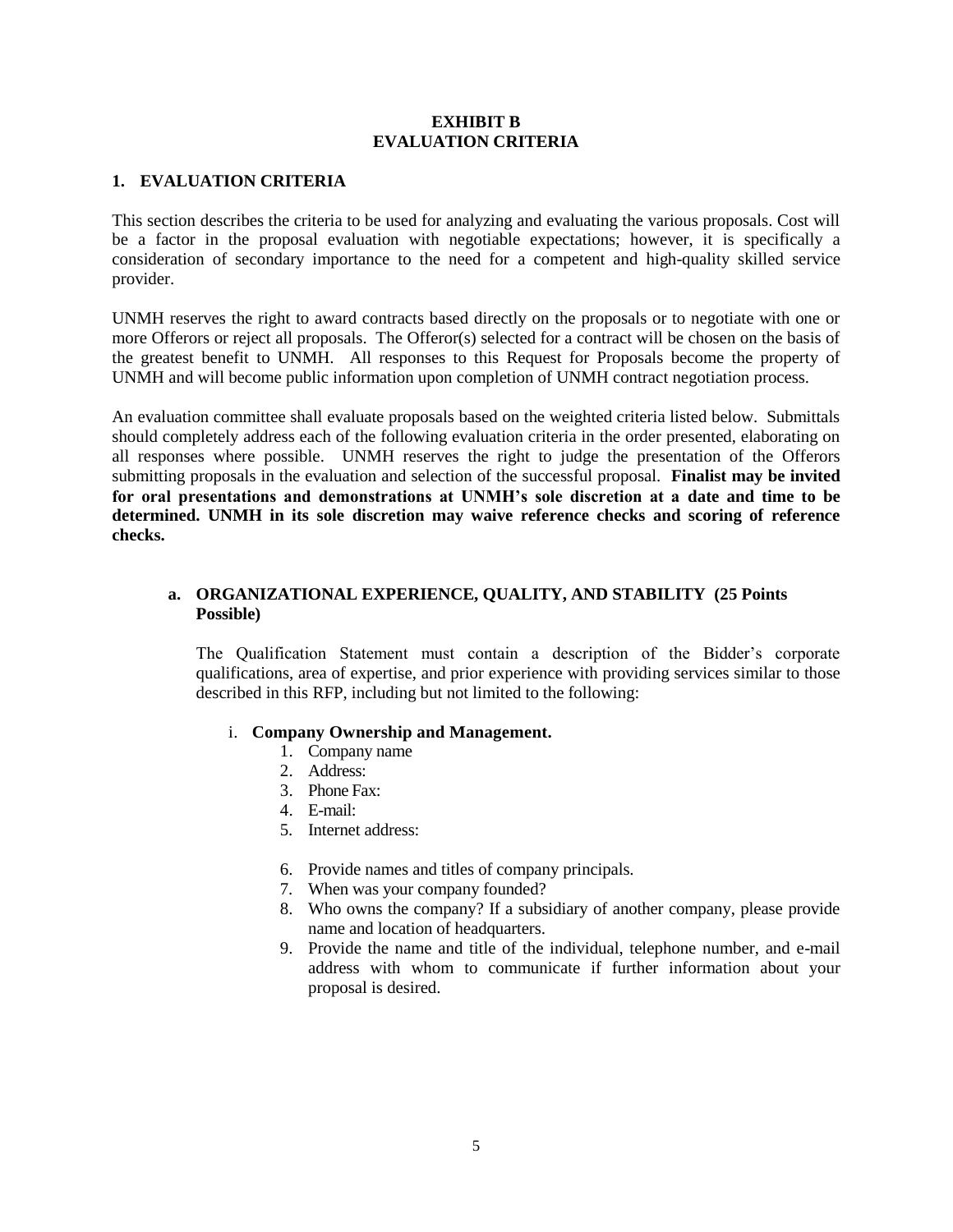## ii. **Company Organization and Staff.**

1. Provide profiles or resumes of principal staff to be implementing and managing the project. Include a description of experience, qualification, training and supervision of support staff that would be providing service to UNMH.

# iii. **Company Experience.**

- 1. Describe your firm's area of expertise and prior experience with similar projects as specified in the RFP. Identify any expertise or special skills, including any unique knowledge of UNMH.
- 2. Demonstrate that your team has experience working with other medical centers or other academic health centers in the United States, including but not limited to Medicaid Managed Care state, Academic Faculty Group Practices, etc.
- 3. Demonstrate your organization familiarity with health care strategic planning, NM healthcare market place, UNM Hospitals, and state/federal legislative requirements related to healthcare
- 4. Demonstrate that your proposed team includes individuals with substantial experience in strategic planning.
- 5. Describe any other company experience you believe would be relevant or useful if you were to be awarded the project.
- 6. Has your company ever failed to meet Federal, State, local or industry requirements for your type of Software and required equipment? If yes, explain. If not, explain what you are doing to prevent it from occurring?
- 7. Has the firm ever filed bankruptcy, been in loan default, or are there any pending liens, claims or lawsuits against the firm. If so, please explain in detail.

## iv. **References.**

- 1. Each offeror shall provide a reference list of at least two (2) clients for whom similar services of size, technology and complexity as a UNMH have been performed within the past two (2) years.
- 2. Offerors shall submit the following Business Reference information as part of Offer:
	- a. Client name;
	- b. Project description;
	- c. Project dates (starting and ending);
	- d. Technical environment (i.e., Software applications, Internet capabilities, Data communications, Network, Hardware);
	- e. Staff assigned to reference engagement that will be designated for work per this RFP; and
	- f. Client project manager name, telephone number, fax number and email address.

## **b. TECHNICAL APPROACH (30 Points Possible).**

i. Provide a narrative summary of your understanding of the project, described above in Exhibit A, Scope of Work.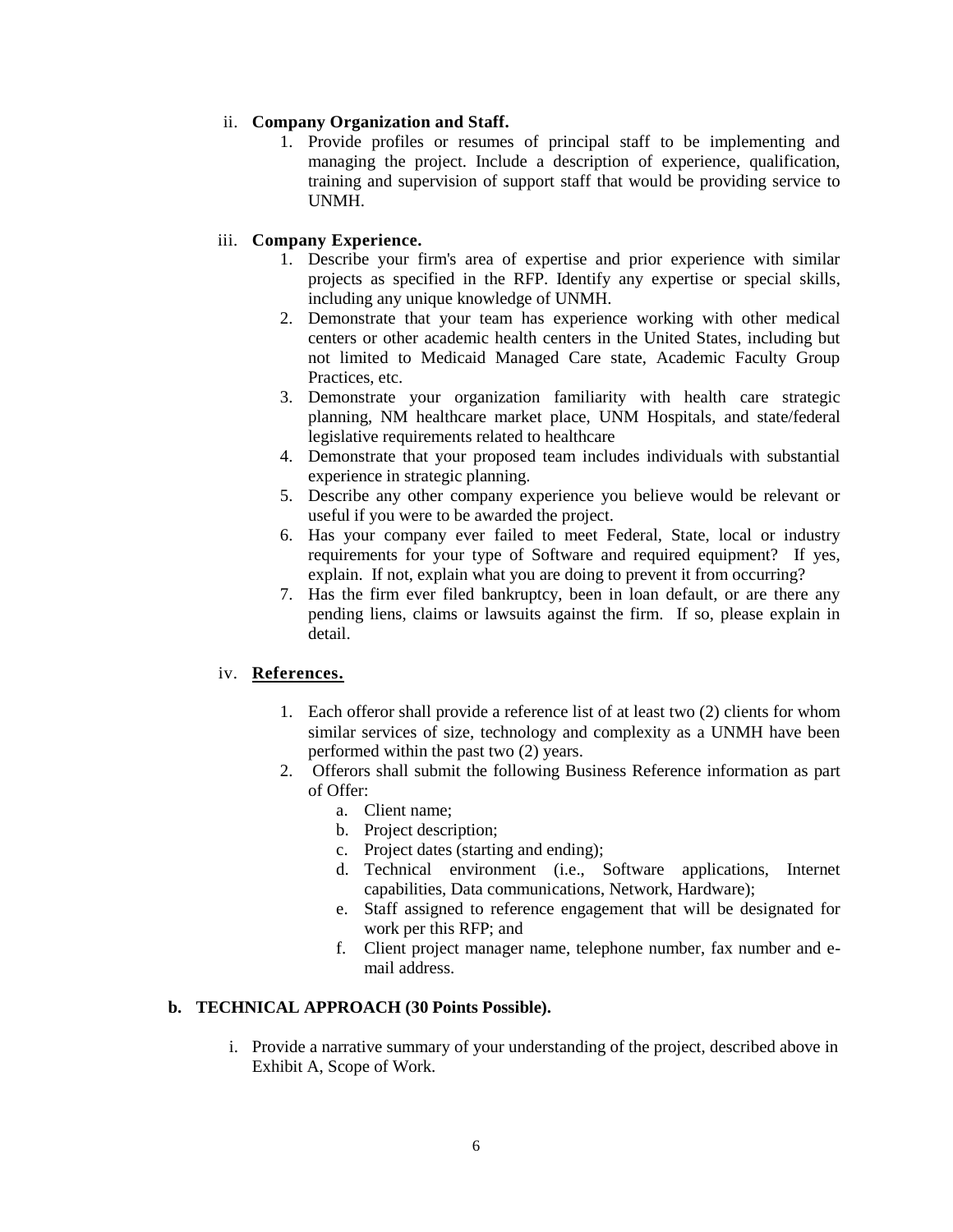- ii. Provide an outline of your firm's approach to the project including:
	- 1. A description of specific tools, databases, analytics, methods, techniques used to complete the deliverables for described in the RFP. Explain any unique resources that differentiate you from your competitors.
	- 2. Outline data requirements as needed from UNMH and the anticipated resource time required from this organization to fulfill these data requirements.
	- 3. How your firm will interact with UNMH staff and faculty.
	- 4. Description of other non-data resources UNMH is required to provide and to what extent to you anticipate using UNMH staff time.
- iii. Provide a detailed description of deliverables, including plans for reporting results and discussions with UNMH.
- iv. Do you have an automated modeling program? If applicable briefly describe your modeling or forecasting program and how many years can it forecast?
- v. Describe any value added services your firm provides.

## **c. MANAGEMENT APPROACH (20 Points Possible).**

- i. Provide a narrative summary of the Offeror's project management approach, including, but not limited to:
	- 1. Identification and authority of project manager; project team members; their project work experience, and the amount of time team members have worked together on a strategic planning project;
	- 2. Work plan and estimated hours required;
	- 3. Approach to meeting milestones and deliverable timetables and include a proposed timetable for completion of tasks related to the project.
	- 4. Approach to client sign offs
	- 5. Approach to issue identification and resolution
	- 6. Approach to assessment of project risks and anticipated problem areas; and
	- 7. Detail your service and product quality program.

## d. **COST PROPOSAL (25 Points Possible)**

- i. All Proposals should include all costs to fulfill the terms, conditions, and scope of work as called for in this RFP. The Offeror should include definitive information regarding the payment schedule, to include the following:
	- 1. A detailed cost proposal outlining all costs for the Strategic Plan/project including:

Professional fees (flat fee, and including applicable hourly rates) Labor costs (flat fee) Printing and reproduction ("not to exceed" amount) Telephone charges ("not to exceed" amount) Shipping of reports ("not to exceed" amount) All other ancillary charges ("not to exceed" amount)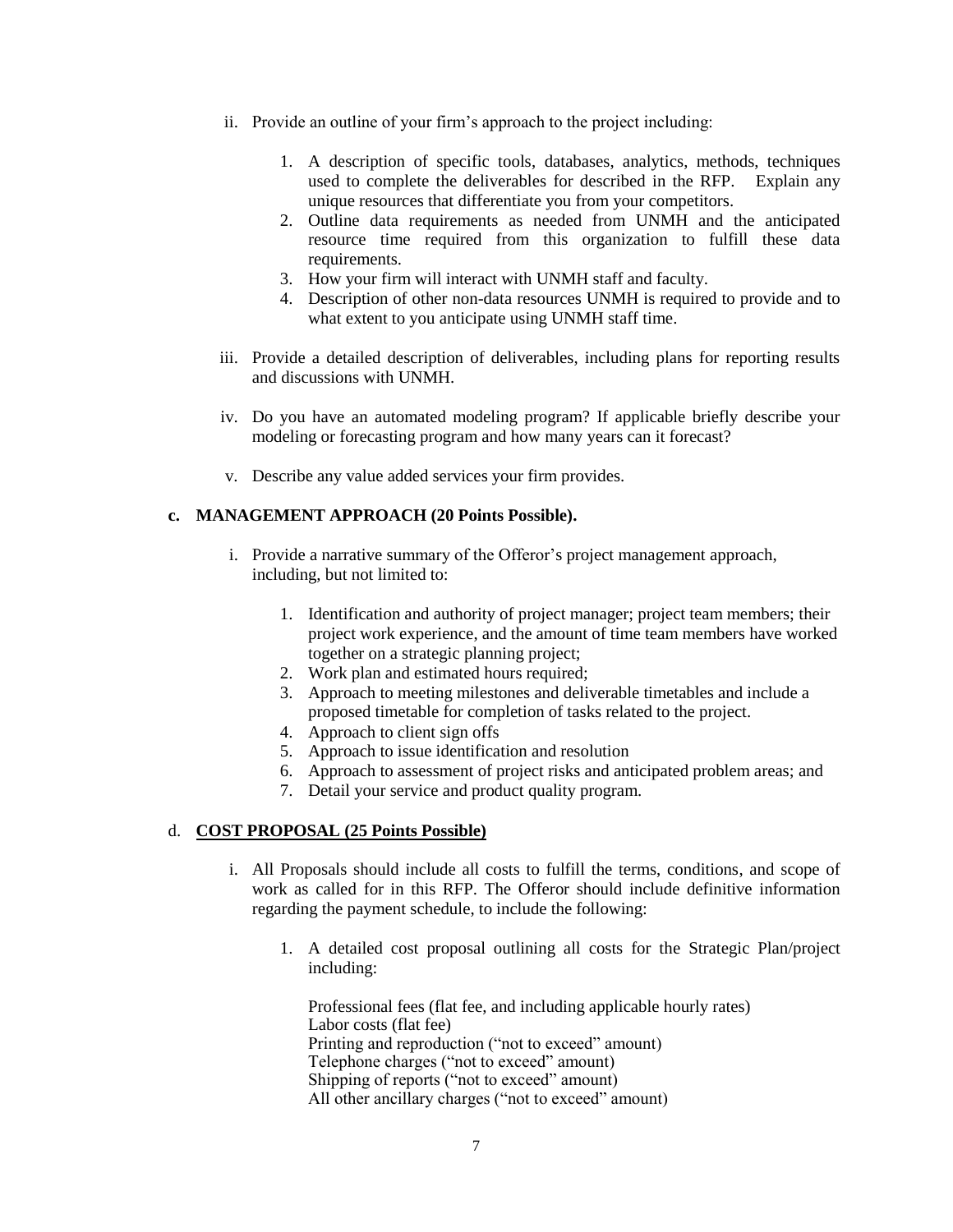- ii. If you are proposing other reimbursable expenses (e.g. travel) a "not to exceed" figure must be provided for all such expenses. The UNMH will only reimburse pursuant to its Travel Reimbursement Policies.
- iii. **A description of additional charges for any extra services – including a not to exceed amount.**
- iv. Prices shall remain firm throughout the initial contract year whichever is longer. Price increases will be subject to review and approval prior to any subsequent renewal period and upon sixty (60) days advance written notice.
- e. **Evaluation Criteria Summary:** The following is a summary of the evaluation factors and the weighted value assigned to each.

| 1.a | ORGANIZATIONAL EXPERIENCE, QUALITY, AND<br><b>STABILITY (Exhibit B, Section 1.a above)</b> | 25  | Points Possible        |
|-----|--------------------------------------------------------------------------------------------|-----|------------------------|
| 1.b | <b>TECHNICAL APPROACH (Exhibit B, Section 1.b above)</b>                                   | 30  | Points Possible        |
| 1.c | <b>MANAGEMENT APPROACH (Exhibit B, Section 1.c above)</b>                                  | 20  | <b>Points Possible</b> |
| 1.d | COST PROPOSAL - Cost & Fees for Strategic Plan (Exhibit B,<br>Section 1.d above)           | 25  | Points Possible        |
|     | <b>TOTAL</b>                                                                               | 100 | Points Possible        |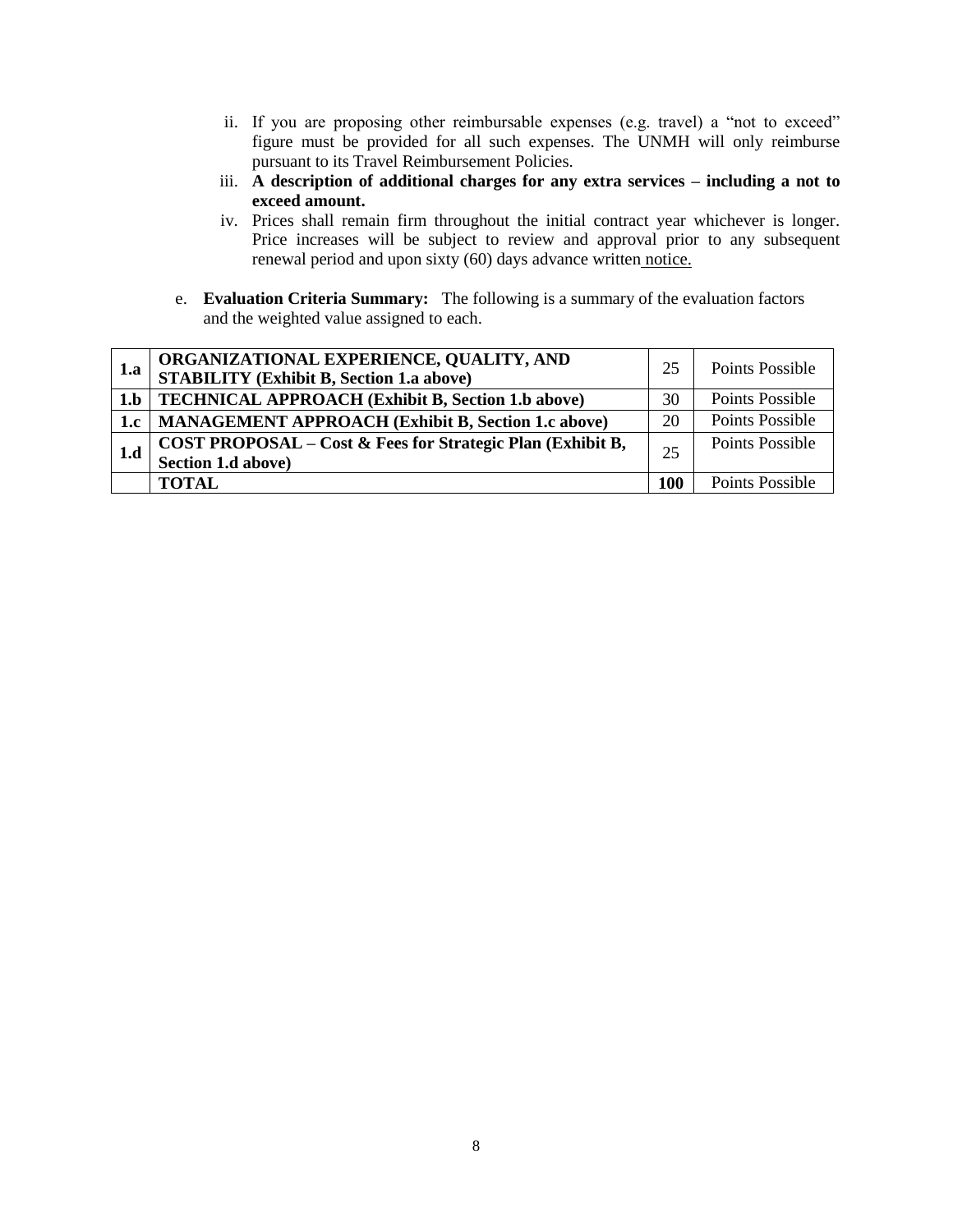### **EXHIBIT C RESIDENT VETERANS PREFERENCE CERTIFICATION**

\_\_\_\_\_\_\_\_\_\_\_\_\_\_\_\_\_\_\_\_\_\_\_\_\_\_\_ (NAME OF CONTRACTOR) herby certifies the following in regard to application of the resident veterans' preference to this procurement: Please check one only:

I declare under penalty of perjury that my business prior year revenue starting January 1 ending December 31 is less than \$1M allowing me the 10% preference discount on this solicitation. I understand that knowing giving false or misleading information about this fact constitutes a crime.

\_\_\_\_\_\_ I declare under penalty of perjury that my business prior year revenue starting January 1 ending December 31 is more than \$1M but less than \$5M allowing me the 8% preference discount on this bid or proposal. I understand that knowing giving false or misleading information about this fact constitutes a crime.

\_\_\_\_\_\_ I declare under penalty of perjury that my business prior year revenue starting January 1 ending December 31 is more than \$5M allowing me the 7% preference discount on this bid or proposal. I understand that knowing giving false or misleading information about this fact constitutes a crime.

"I agree to submit a report, or reports, to the State Purchasing Division of the General Services Department declaring under penalty of perjury that during the last calendar year starting January 1 and ending on December 31, the following to be true and accurate:

"In conjunction with this procurement and the requirements of this business' application for a Resident Veteran Business Preference/resident Veteran Contractor Preference under Section 13-1-21 or 13-1-22 NMSA 1978, when awarded a contract which was on the basis of having such veterans preference, I agree to report to the State Purchasing Division of the General Services Department the awarded amount involved. I will indicate in the report the award amount as a purchase from a public a body or as a public works contract from a public body as the case may be.

"I understand that knowingly giving false or misleading information on this report constitutes a crime"

I declare under penalty of perjury that this statement is true to the best of my knowledge. I understand that giving false or misleading statements about material fact regarding this matter constitutes a crime.

\_\_\_\_\_\_\_\_\_\_\_\_\_\_\_\_\_\_\_\_\_\_\_\_\_\_\_\_\_\_\_\_\_\_\_\_\_\_\_\_\_\_\_\_\_\_ \_\_\_\_\_\_\_\_\_\_\_\_\_\_\_\_\_\_\_\_\_\_\_\_\_\_\_\_\_\_

| (Signature of Business Representative)*           | Date: |
|---------------------------------------------------|-------|
| *Must be an authorized signatory for the Business |       |

The representations made in checking the boxes constitutes a material representation by the business that is subject to protest and may result in denial of an award or unaware of the procurement involved if the statements are proving to be incorrect.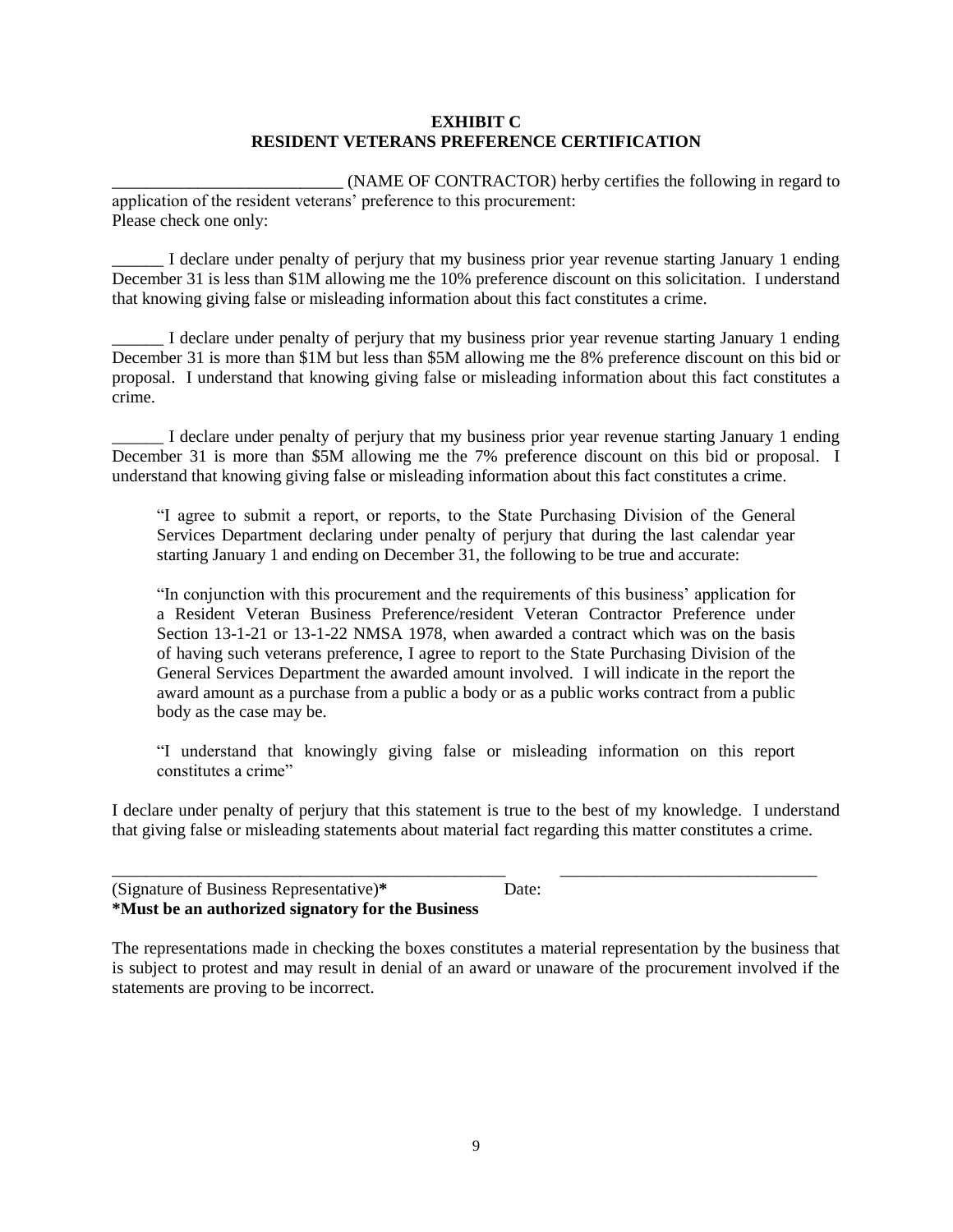## **EXHIBIT D AUTHORIZED SIGNATURE PAGE**

# **THE FOLLOWING OFFEROR INFORMATION MUST BE COMPLETED AND RETURNED WITH THE RFB:**

Please note that the information requested on the certification form is for reporting purposes only and will not be used in evaluating or awarding an agreement.

# **ACKNOWLEDGMENT OF ADDENDA**

The undersigned acknowledges receipt of the following addenda:

Addenda No. Dated Addenda No. Dated Addenda No. Dated

**New Mexico State Preference Number (**Pursuant to Sections 13-1-1, 13-1-21.2 & 13-4-2 NMSA 1978, Offerors Claiming 5% Preference Must be Certified Prior to IFB or RFP Opening):

- Resident Business: Pref. Number
- Resident Manufacturer: Pref. Number
- Resident Offeror: Pref. Number
- Resident Veterans Preference Certification Yes No

The undersigned, as an authorized representative for the Company named below, acknowledges that the Offeror has examined this RFP with its related documents and is familiar with all of the conditions surrounding the described materials, labor and/or services. Offeror hereby agrees to furnish all labor, materials and supplies necessary to comply with the specifications in accordance with the Terms and Conditions set forth in this IFP and at the prices stated within the IFP.

The undersigned further states that the company submitting this IFP is not in violation of any applicable Conflict of Interest laws or regulations or any other related clauses included in this IFB.

| COMPANY NAME                                                                                                                                                                                                                                                                                                                                                                                                                                                                                                                                                                                               |                                                                               |  |
|------------------------------------------------------------------------------------------------------------------------------------------------------------------------------------------------------------------------------------------------------------------------------------------------------------------------------------------------------------------------------------------------------------------------------------------------------------------------------------------------------------------------------------------------------------------------------------------------------------|-------------------------------------------------------------------------------|--|
|                                                                                                                                                                                                                                                                                                                                                                                                                                                                                                                                                                                                            |                                                                               |  |
|                                                                                                                                                                                                                                                                                                                                                                                                                                                                                                                                                                                                            |                                                                               |  |
|                                                                                                                                                                                                                                                                                                                                                                                                                                                                                                                                                                                                            | TELEPHONE: FAX: EMAIL:                                                        |  |
|                                                                                                                                                                                                                                                                                                                                                                                                                                                                                                                                                                                                            |                                                                               |  |
|                                                                                                                                                                                                                                                                                                                                                                                                                                                                                                                                                                                                            | FEDERAL EMPLOYER ID NUMBER (FEIN)<br><u>FEDERAL EMPLOYER ID NUMBER (FEIN)</u> |  |
|                                                                                                                                                                                                                                                                                                                                                                                                                                                                                                                                                                                                            | SIGNATURE OF AUTHORIZED REPRESENTATIVE                                        |  |
|                                                                                                                                                                                                                                                                                                                                                                                                                                                                                                                                                                                                            | PRINTED OR TYPED NAME                                                         |  |
| $\text{TITLE} \text{ \underline{\hspace{1cm}}\underline{\hspace{1cm}}\underline{\hspace{1cm}}\underline{\hspace{1cm}}\underline{\hspace{1cm}}\underline{\hspace{1cm}}\underline{\hspace{1cm}}\underline{\hspace{1cm}}\underline{\hspace{1cm}}\underline{\hspace{1cm}}\underline{\hspace{1cm}}\underline{\hspace{1cm}}\underline{\hspace{1cm}}\underline{\hspace{1cm}}\underline{\hspace{1cm}}\underline{\hspace{1cm}}\underline{\hspace{1cm}}\underline{\hspace{1cm}}\underline{\hspace{1cm}}\underline{\hspace{1cm}}\underline{\hspace{1cm}}\underline{\hspace{1cm}}\underline{\hspace{1cm}}\underline{\$ |                                                                               |  |
|                                                                                                                                                                                                                                                                                                                                                                                                                                                                                                                                                                                                            |                                                                               |  |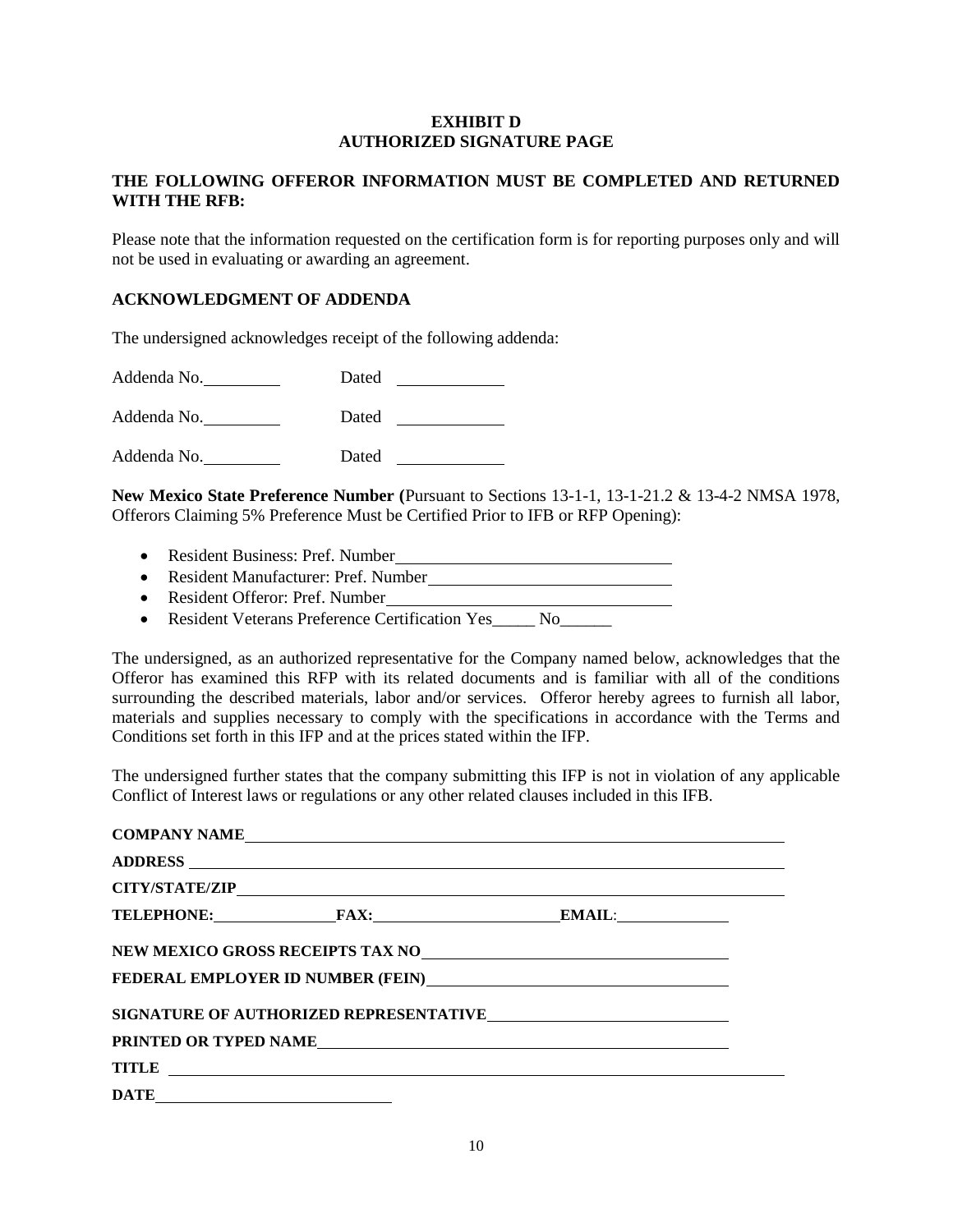#### **EXHIBIT E SMALL AND SMALL DISADVANTAGED BUSINESS CERTIFICATION**

The University of New Mexico Hospitals participates in the Government's Small and Small Disadvantaged Business programs. This requires written certification from our suppliers and Offerors as to their business status. Please furnish the information requested below.

1.0 Small Business – An enterprise independently owned and operated, not dominant in its field and meets employment and/or sales standards developed by the Small Business Administration. See 13 CFR 121.201

1.a Small Disadvantaged Business – a Small Business Concern owned and controlled by socially and economically disadvantaged individuals; and

- (1) Which is at least 51% owned by one or more socially and economically disadvantaged individuals; or in the case of any publicly owned business, at least 51% of the stock of which is owned by one or more socially and economically disadvantaged individuals; and
- Whose management of daily operations is controlled by one or more such individuals. The Offeror shall presume Black Americans, Hispanic Americans, Native Americans (such as American Indians, Eskimos, Aleuts and Native Hawaiians), Asian-Pacific Americans and other minorities or any other individual found to be disadvantaged by the Administration pursuant to Section 8 (a) of the Small Business Act; and
- (3) Is certified by the SBA as a Small Disadvantaged Business.
- 1.b Women-Owned Business Concern A business that is at least 51% owned by a woman or women who also control and operate it. Control in this context means exercising the power to make policy decisions. Operate in this context means being actively involved in the day-to-day management.
- 1.c HUBZone Small Business Concern A business that is located in historically underutilized business zones, in an effort to increase employment opportunities, investment and economic development in those areas as determined by the Small Business Administration's (SBA) List of Qualified HUBZone Small Business Concerns.
- 1.d Veteran-Owned Small Business Concern A business that is at least 51% owned by one or more veterans; or in the case of any publicly owned business, at least 51% of the stock of which is owned and controlled by one or more veterans and the management and daily business operations of which are controlled by one or more veterans.
- 1.e Service Disabled Veteran-Owned Small Business A business that is at least 51% owned by one or more service disabled veterans; or in the case of any publicly owned business, at least 51% of the stock of which is owned and controlled by one or more service disabled veterans and the management and daily business operations of which are controlled by one or more service disabled veterans. Service disabled veteran means a veteran as defined in 38 U.S.C. 101(2) with a disability that is service connected as defined in 13 U.S.C. 101(16).

|                                                                                               | County:                                                  |
|-----------------------------------------------------------------------------------------------|----------------------------------------------------------|
|                                                                                               |                                                          |
| Is this firm a (please check): $\Box$ Division $\Box$ Subsidiary $\Box$ Affiliated?           | Primary NAICS Code:                                      |
| If an item above is checked, please provide the name and address of the Parent Company below: |                                                          |
|                                                                                               |                                                          |
|                                                                                               |                                                          |
|                                                                                               |                                                          |
| <b>Check All Categories That Apply:</b>                                                       |                                                          |
| $\Box$ 1. Small Business                                                                      | Signature and Title of Individual Completing Form:       |
| $\Box$ 2. Small Disadvantaged Business (Must be SBA Certified)                                | <u> 1989 - Johann John Stein, marwolaethau (b. 1989)</u> |

- 4. HUBZone Small Business Concern **(Must be SBA Certified)**
- 5. Veteran Owned Small Business
- 6. Disabled Veteran Owned Small Business
- 7. Historically Black College/University or Minority Institution
- □ 8. Large Business

#### THANK YOU FOR YOUR COOPERATION

| Please return this form to:  | NOTE:                                   |
|------------------------------|-----------------------------------------|
| The University of New Mexico | This certification is valid for a one   |
| Hospitals                    | year period. It is your responsibility  |
| <b>Purchasing Department</b> | to notify us if your size or ownership  |
| <b>MSC01 1240</b>            | status changes during this period.      |
| Albuquerque, NM 87131        | After one year, you are required to re- |
| 505-277-2036 (voice)         | certify with us.                        |
| 505-277-7774 (fax)           |                                         |

Notice: In accordance with U.S.C. 645(d)., any person who misrepresents a firm's proper size classification shall (1) be punished by imposition of a fine, imprisonment, or both; (2) be subject to administrative remedies; and (3) be ineligible for participation in programs conducted under the authority of the Small Business Act.

If you have difficulty determining your size status, you may contact the Small Business Administration at 1-800-U-ASK-SBA or 202-205-6618. You may also access the SBA website a[t www.sba.gov/size](http://www.sba.gov/size) or you may contact the SBA Government Contracting Office at 817-684-5301. (Rev. 6/2002)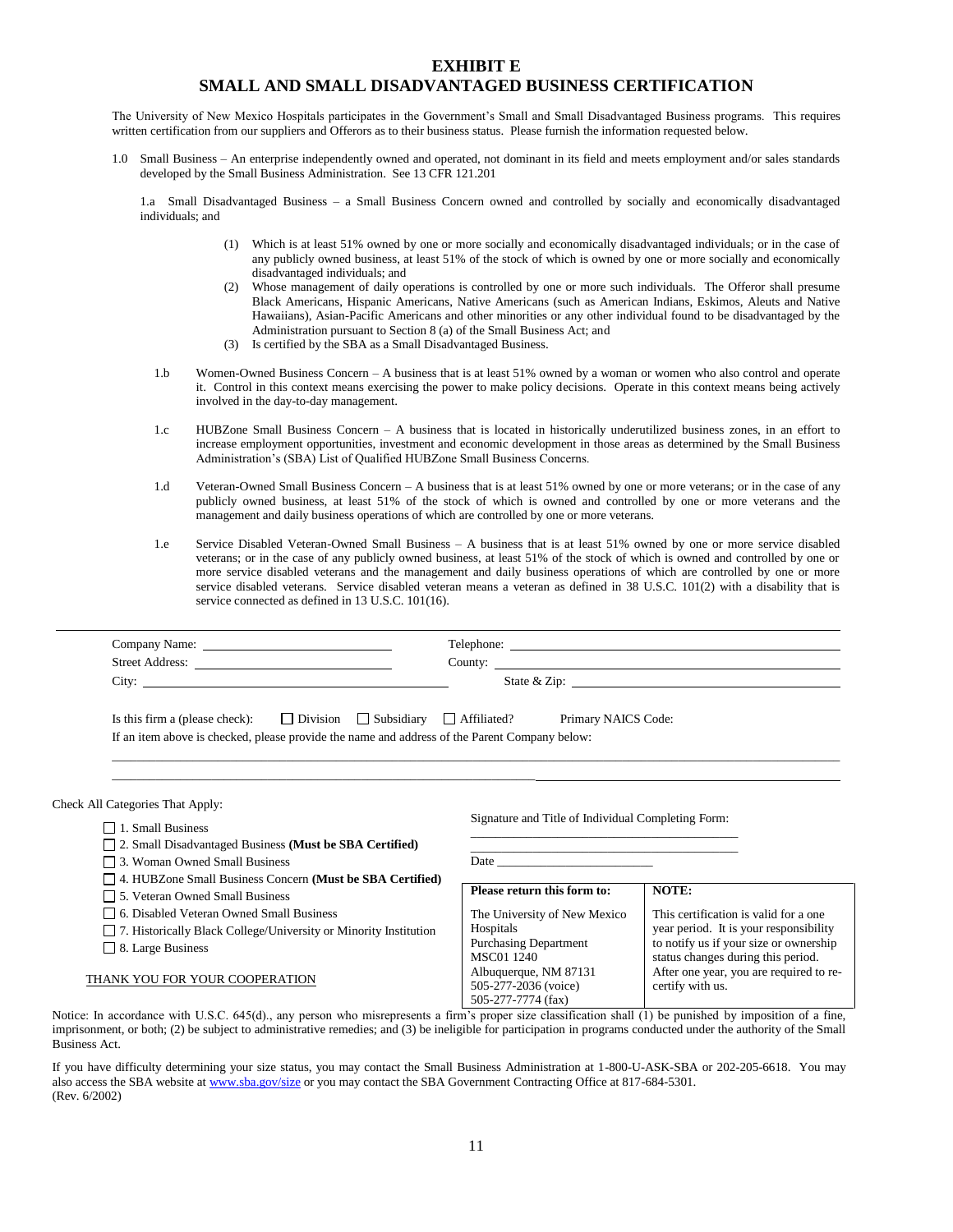#### **EXHIBIT F**

# **THE UNIVERSITY OF NEW MEXICO HOSPITALS SUPPLIER CONFLICT OF INTEREST AND DEBARMENT/SUSPENSION CERTIFICATION FORM**

# CONFLICT OF INTEREST. **The authorized Person, Firm and/or Corporation states that to the best of his/her belief and knowledge:** No employee or Regent of The University of New Mexico Hospitals (or close relative), with the exception of the

person(s) identified below, has a direct or indirect financial interest in the Offeror or in the proposed transaction. Offeror neither employs, nor is negotiating to employ, any University of New Mexico Hospitals employee, Regent or close relative, with the exception of the person(s) identified below. Offeror did not participate, directly or indirectly, in the preparation of specifications upon which the IFB or offer is made. If the Offeror is a New Mexico State Legislator or if a New Mexico State Legislator holds a controlling interest in Offeror, please identify the legislator: List below the name(s) of any University or New Mexico employee, Regent or close relative who now or within the preceding 12 months (1) works for the Offeror; (2) has an ownership interest in the Offeror (other than as an owner of less than 1% of Offeror's stock, if Offeror is a publicly traded corporation); (3) is a partner, officer, director, trustee or consultant to the Offeror; (4) has received grant, travel, honoraria or other similar support from Offeror; or (5) has a right to receive royalties from the Offeror.

DEBARMENT/SUSPENSION STATUS: The Offeror certifies that it is not suspended, debarred or ineligible from entering into contracts with the Executive Branch of the Federal Government, or in receipt of a notice or proposed debarment from any Agency. The Offeror agrees to provide immediate notice to The University of New Mexico Hospitals Purchasing Department Buyer in the event of being suspended, debarred or declared ineligible by any department or federal agency, or upon receipt of a notice of proposed debarment that is received after the submission of the IFB or offer but prior to the award of the purchase order or contract.

CERTIFICATION: The undersigned hereby certifies that he/she has read the above CONFLICT OF INTEREST and DEBARMENT/SUSPENSION Status requirements and that he/she understands and will comply with these requirements. The undersigned further certifies that they have the authority to certify compliance for the Offeror named **and that the information contained in this document is true and accurate to the best of their knowledge**.

| Signature:      | Title            | Date |
|-----------------|------------------|------|
| Name<br>l'vped: | Company<br>Name: |      |
| Address         | r.<br>∟itv′      |      |

#### **THE FOLLOWING MUST BE CERTIFIED IF THIS PURCHASE ORDER IS \$100,000 OR GREATER**:

CERTIFICATION AND DISCLOSURE REGARDING PAYMENTS TO INFLUENCE CERTAIN FEDERAL TRANSACTIONS (September, 2005)

**(a)** In accordance with FAR 52.203-11, the definitions and prohibitions contained in the clause at FAR 52.203-12, Limitation on Payments to influence Certain Federal Transactions, included in this solicitation, are hereby incorporated by reference in paragraph (b) of this certification.

**(b)** Offeror, by signing its offer, certifies to the best of his or her knowledge and belief that on or after December 23, 1989:

**1)** No Federal appropriated funds have been paid or will be paid to any person for influencing or attempting to Influence an officer or employee of any agency, a Member of Congress, an officer or employee of Congress, or an employee of a Member of Congress on his or her behalf in connection with the awarding of any Federal contract.

**2)** If any funds other than Federal appropriated funds (including profit or fee received under a covered Federal Transaction) have been paid, or will be paid, to any person for influencing or attempting to influence an officer or employee of any agency, a Member of Congress, and officer or employee of Congress, or an employee of a Member of Congress on his or her behalf in connection with this solicitation, the Offeror shall complete and submit, with its offer, OMB standard form LLL, Disclosure of Lobbying Activities, to the Contracting Officer; and

**3**) He or she will include the language of this certification in all subcontract awards at any tier and require that all recipients of subcontract awards in excess of \$100,000 shall certify and disclose accordingly.

**(c)** Submission of this certification and disclosure is a prerequisite for making or entering into this contract imposed by section 1352, title 31, United States Code. Any person who makes expenditure prohibited under this provision or who fails to file or amend the disclosure form to be filed or amended by this provision shall be subject to a civil penalty of not less than \$10,000 and not more than \$100,000 for each such failure.

CLEAN AIR ACT AND FEDERAL WATER POLLUTION CONTROL ACT: The undersigned company agrees to comply with all applicable standards, orders or regulations issued pursuant to the Clean Air Act (42 U.S.C. 7401 et seq.) and the Federal Water Pollution Control Act as amended (33 U.S.C. 1251 et seq.).

CERTIFICATION: The undersigned hereby certifies that he/she has read the above CERTIFICATION AND DISCLOSURE REGARDING PAYMENTS TO INFLUENCE CERTAIN FEDERAL TRANSACTION (APR 1991) and CLEAN AIR ACT AND FEDERAL WATER POLLUTION CONTROL ACT requirements and that he/she understands and will comply with these requirements. The undersigned further certifies that they have the authority to certify compliance for the Offeror named below.

| Signature:    | Title.   | Date |
|---------------|----------|------|
| Name<br>vped. | Company. |      |
| Address.      | $\sim$   |      |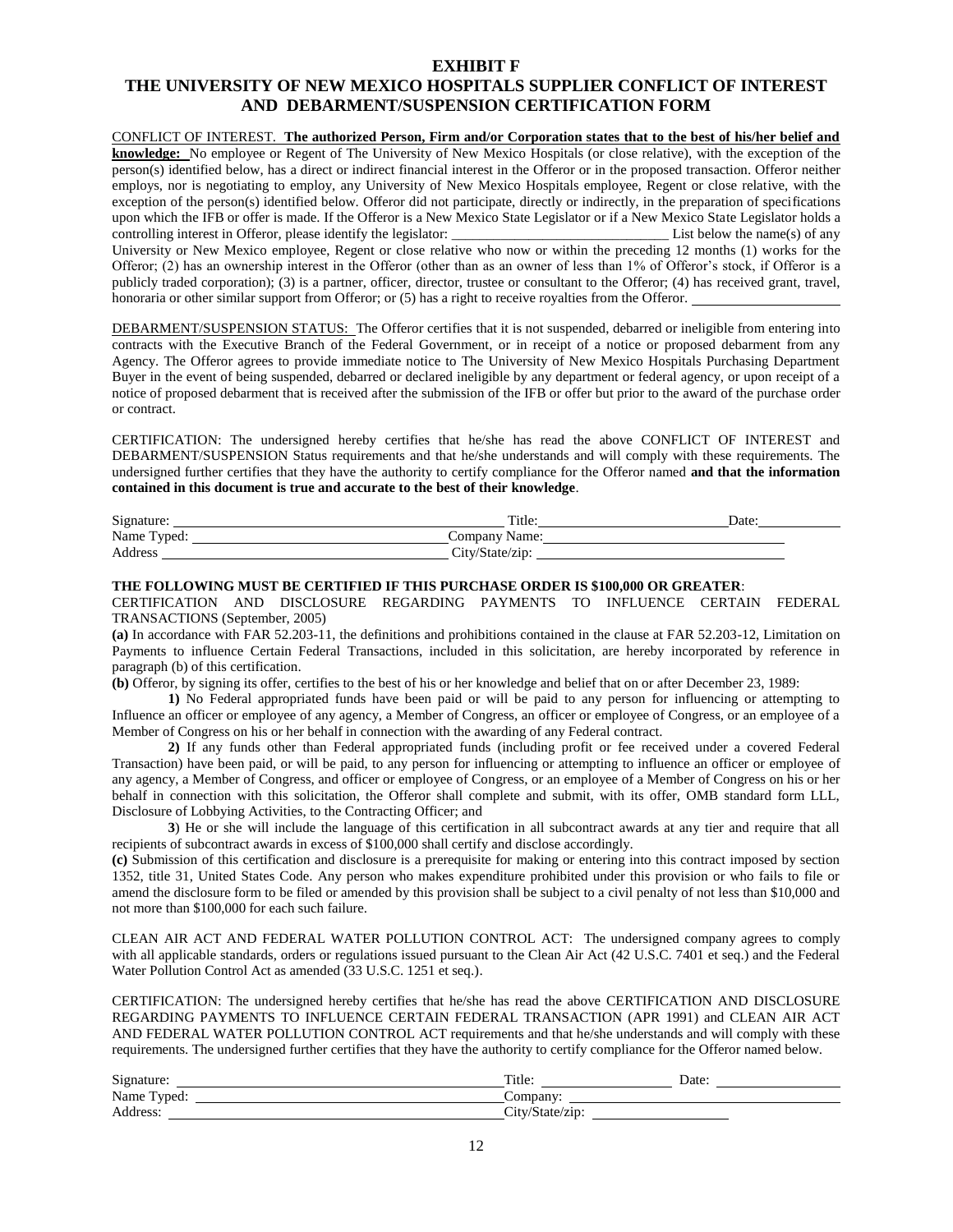## **EXHIBIT G INSURANCE REQUIREMENTS**

**CERTIFICATES OF INSURANCE:** The Offeror shall furnish the Owner one copy each of **CERTIFICATES OF INSURANCE:** The Offeror shall furnish the Owner one copy each of Certificates of insurance herein required for each copy of the Agreement showing coverage, limits of liability, covered operations, effective dates of expiration of policies of insurance carried by the Offeror. The Offeror shall furnish to the Owner copies of limits. The Certificate of Insurance shall be in the form of AIA Document G-705 or similar format acceptable to the Owner. Such certificates shall be filed with the Owner and shall also contain the following statements:

- 1. "The Regents of the University of New Mexico Hospitals, the University of New Mexico Hospitals, its agents, servants and employee are held as additional insured."
- 2. "The insurance coverage certified herein shall not be canceled or materially changed except after forty five (45) days written notice has been provided to the owner."

#### **COMPENSATION INSURANCE:**

The Offeror shall procure and shall maintain during the life of this contract Worker's Compensation as required by applicable State law for all Offeror's employees to be engaged at the site of the project under this project and in case of any such work sublet the Offeror shall require the subOfferor or sub subOfferor similarly to provide Worker's Compensation Insurance for all the subOfferor's or sub subOfferor's Workers which are covered under the Offeror's Worker's Compensation Insurance. In case any class of employee engaged in work on the project under this contract is not protected under a Worker's Compensation Status, the Offeror shall provide and shall cause each subOfferor or sub subOfferor to provide Employer's insurance in any amount of not less than \$500,000.

### **OFFEROR'S PUBLIC LIABILITY INSURANCE**

The Offeror shall maintain liability insurance coverage "equal to the maximum liability amounts set forth in the New Mexico Tort Claims Act Section 41-4-1 Et.Seq. NMSA 1978." The insurance must remain in force for the life of the contract including all contract extensions or renewals. The limits effective July 1, 1992 are:

\$400,000 per person/\$750,000 per occurrence plus \$300,000 for medical and \$200,000 for property damage for a total maximum of \$1,250,000 per occurrence.

#### **OFFEROR'S VEHICLE LIABILITY INSURANCE:**

The Offeror shall procure and shall maintain during the life of this contract Vehicle Liability Insurance coverage "equal to the maximum liability amounts set forth in the New Mexico Tort Claims Act Section 41-4-1 Et.Seq. NMSA 1978." The insurance must remain in force for the life of the contract including all contract extensions or renewals. The limits effective July 1, 1992 are:

Bodily Injury \$750,000 Each Occurrence Property Damage \$200,000 Each Occurrence

**SUBOFFEROR'S AND SUB OFFEROR'S PUBLIC AND VEHICLE LIABILITY INSURANCE:** The Offeror shall either:

- 1. Require each subOfferor or sub Offeror to procure and maintain during the life of the subcontract or sub subcontract public Liability Insurance of the types and amounts specified above or,
- 2. Insure the activities of the subOfferors of sub subOfferors in the Offeror's Policy as required under this Article.

**GENERAL:** All Insurance policies are to be issued by companies authorized to do business under the laws of the state in which work is to be done and acceptable to owner. The Offeror shall not violate, permit to be violated, any conditions of any said policies, and shall at all times satisfy the requirements for the insurance companies writing said policies.

**Cyber Insurance.** Contractor will maintain in force during the term of this Agreement cyber information technology and cyber errors and omissions liability insurance with a combined single limit of not less than \$10,000,000.00 in the aggregate. Such coverage shall include but not be limited to, third party liability coverage for loss or disclosure of data, including electronic data, network security failure, unauthorized access and/or use or other intrusions, infringement of any intellectual property rights (except patent infringement and trade secret misappropriation) unintentional breach of contract, negligence or breach of duty to use reasonable care, breach of any duty of confidentiality, invasion of privacy, or violation of any other legal protections for personal information, defamation, libel, slander, commercial disparagement, negligent transmission of computer virus, worm, logic bomb, or Trojan horse or negligence in connection with denial of service attacks, or negligent misrepresentation. Upon request, Contractor shall provide evidence of continuous coverage to the UNM Parties. Contractor will notify the UNM Parties immediately if Contractor's insurance coverage is reduced or terminated.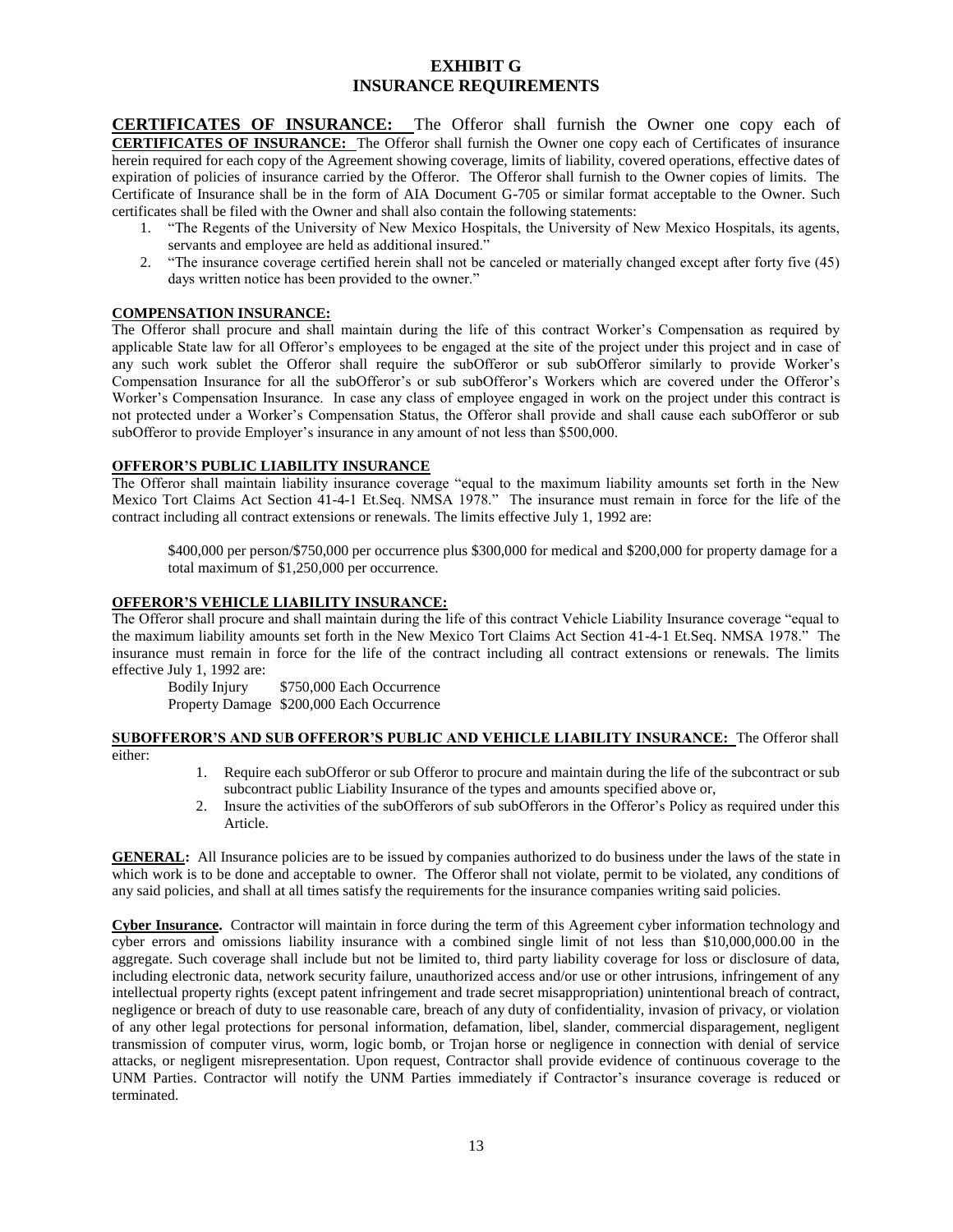## **EXHIBIT H**

# **CERTIFICATION AND DISCLOSURE REGARDING PAYMENTS TO INFLUENCE CERTAIN FEDERAL TRANSACTIONS (APRIL 1991)**

- 1. The definitions and prohibitions contained in the clause, at FAR 52.203-12, Limitation on Payments to influence Certain Federal Transactions, I included in this solicitation, are hereby incorporated by reference in paragraph (b) of this certification.
- 2. The Offeror, by signing its offer, hereby certifies to the best of his or her knowledge and belief that on or after; December 23, 1989;
	- a. Federal appropriated funds have not been paid and will not be paid to any person for influencing or attempting to Influence an officer or employee of any agency, a Member of Congress, an officer or employee of Congress, or an employee of a Member of Congress on his or her behalf in connection with the awarding of any Federal contract, the making of any Federal grant, the making of any Federal loan, the entering into any cooperative agreement, and the extension, continuation, renewal, amendment or modification of any Federal contract, grant, loan, or cooperative agreement;
	- b. If any funds other than Federal appropriated funds (including profit or fee received under a covered Federal Transaction) have been paid, or will be paid, to any person for influencing or attempting to influence an officer or employee of any agency, a Member of Congress, and officer or employee of Congress, or an employee of a Member of Congress on his or her behalf in connection with this solicitation, the Offeror shall complete and submit, with its offer, OMB standard form LLL, Disclosure of Lobbying Activities, to the Contracting Officer; and He or she will include the language of this certification in all subcontract awards at any tier and require that all recipients of subcontract awards in excess of \$100,000 shall certify and disclose accordingly.
	- c. Submission of this certification and disclosure is a prerequisite for making or entering into this contract imposed by section 1352, title 31, United States Code. Any person who makes expenditure prohibited under this provision or who fails to file or amend the disclosure form to be filed or amended by this provision shall be subject to a civil penalty of not less than \$10,000 and not more than \$100,000 for each such failure.

# **CERTIFICATION**

The undersigned hereby certifies that he/she has read the above CERTIFICATION AND DISCLOSURE REGARDING PAYMENTS TO INFLUENCE CERTAIN FEDERAL TRANSACTION (APR 1991) requirements and that he/she understands and will comply with these requirements. The undersigned further certifies that they have the authority to certify compliance for the Offeror named below.

| Signature:  | Title:          | Date: |
|-------------|-----------------|-------|
| Name Typed: | Company:        |       |
| Address:    | City/State/zip: |       |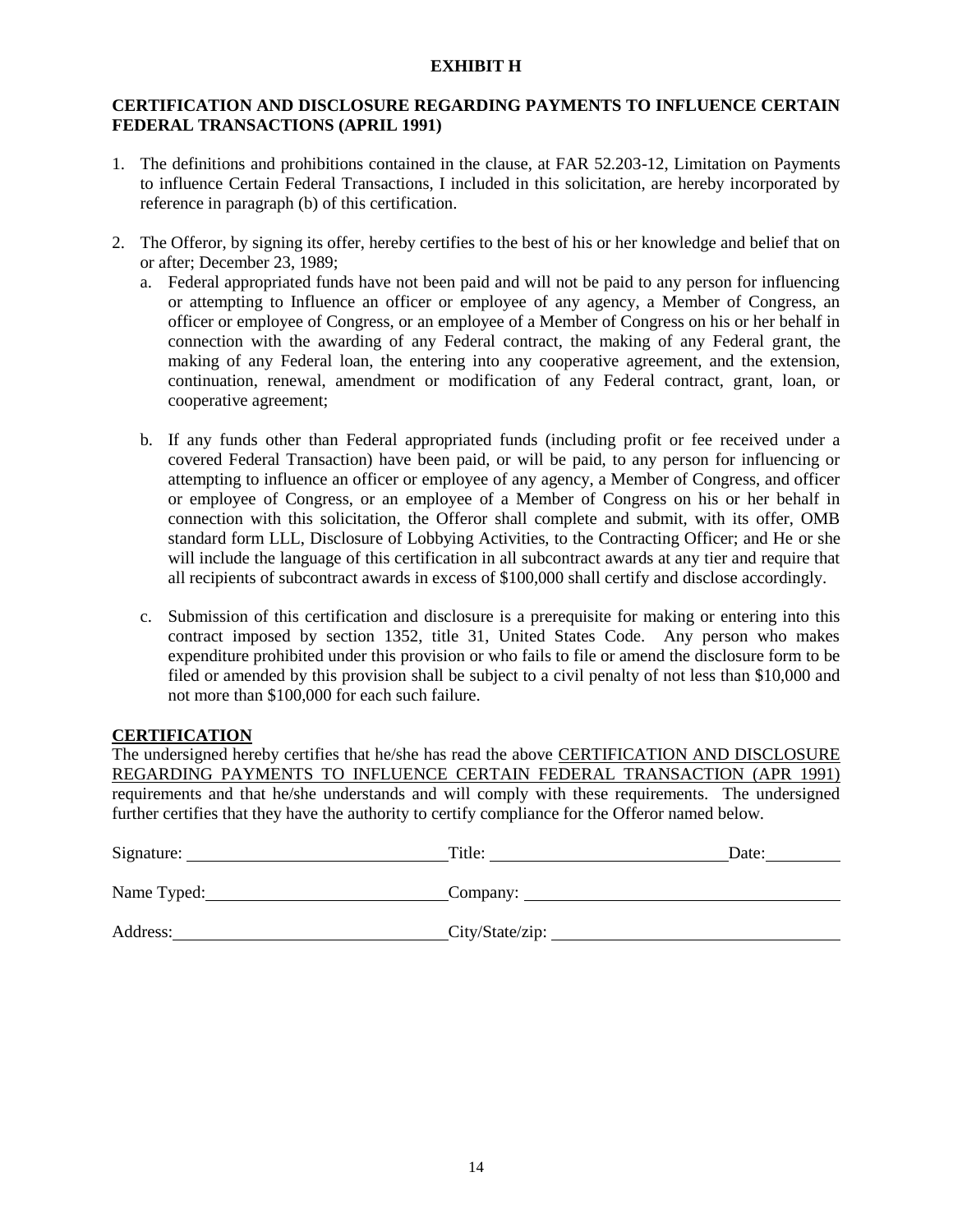#### **EXHIBIT I STANDARD TERMS AND CONDITIONS**

The following General Terms and Conditions are an equal and integral part of this Request For Proposal (RFP). The terms, conditions and specifications contained in this RFP along with any attachments and the Offerors' response may be incorporated into any Purchase Order/ Agreement issued as a result of this RFP, including any addenda. UNMH reserves the right to negotiate with a successful Offeror (Contractor) provisions in addition to those stipulated in this RFP. The contents of this RFP, as revised and/or supplemented, and the successful Offerors' proposal may be incorporated into the Contract. Should an Offeror object to any of the UNMH Standard Terms and Conditions the Offeror must propose specific alternative language that would be acceptable to UNMH. General references to the Offerors' terms and conditions or attempts at complete substitutions are not acceptable to UNMH and will result in disqualification of the Offerors' proposal. Offerors' must provide a brief statement of the purpose and impact, if any, of each proposed change followed by the specific proposed alternate wording.

Any proposed changes to the terms and conditions attached to this RFP must be stated in Offerors' proposal in a Section marked "TERMS AND CONDITIONS". Offerors are cautioned that any changes to the terms and conditions that are NOT stated in the RFP response will not be entertained by UNMH at a later date. Any provisions in any proposal, quotation, acknowledgment or other forms or contract documents applicable to the services that are inconsistent, or in conflict, with any provisions of this RFP or the resultant contract will be ineffective and inapplicable.

UNMH reserves the right to reject a proposal on the basis the compromising language cannot be accepted by UNMH. Any additional terms and conditions which may be the subject of negotiation will be discussed only between UNMH and the successful Offeror and shall not be deemed an opportunity to amend the Offeror's proposal.

- 1. ACCEPTANCE AND REJECTION. If prior to final acceptance, any goods or services are found to be defective or not as specified, or if the University is entitled to revoke acceptance of them the University may reject or revoke acceptance, require Seller to correct without charge within a reasonable time, or require delivery at an equitable reduction in price, at the University's option. Seller shall reimburse the University for all incidental and consequential costs related to unaccepted goods or services. Notwithstanding final acceptance and payment, Seller shall be liable for latent defects, fraud, or such gross mistakes as amount to fraud. Acceptance of goods or services shall not waive the right to claim damages for breach of contract.
- 2. ALTERNATE OFFERS. Alternate offers will be accepted and considered provided they are "equal to" and meet all specifications of this RFP which may include all specifications of the Brand used to identify the quality of the goods and/or services requested. The University reserves the right to make the final determination as to whether or not an alternate offer is equal. It is the Offeror's responsibility to provide, as part of the offer, descriptive literature, specifications and information on all alternate products and services offered. References of current users should be included. If the item(s) or service(s) offered are not clearly identified as alternate item(s) or services, it is understood that the offer is for item(s) and service exactly as specified in this RFP.
- 3. APPROPRIATION. The terms of the contract are contingent upon sufficient appropriations and authorization being made by the Regents of the University of New Mexico. If sufficient appropriations and authorization are not made by the Regents of the University of New Mexico, the contract shall, notwithstanding any other provisions of the contract, terminate immediately upon the Offeror's receipt of written notice of termination from the UNMH.
- 4. ASSIGNMENT. Any resultant Purchase Order/Agreement may be assignable by the University. Except as to any payment due hereunder, any resultant Purchase Order/Agreement shall not be assignable by Seller without written approval from the University.
- 5. AWARDS MULTIPLE. The University reserves the right to make multiple awards to primary and secondary source or to otherwise split the award of the items, projects and/or sections of this proposal.
- 6. BRAND NAME OR EQUAL. The brand name(s), part and/or catalog number(s) are used to establish a level of quality and to describe the item(s) required. If offering a brand, part or catalog number other than that listed, please indicate items offered and include literature and/or technical specifications. Failure to do so may cause offer to be declared non-responsive.
- 7. CANCELLATION. The University reserves the right to cancel without penalty, this RFP, any resultant Purchase Order/Agreement, or any portion thereof for convenience, unsatisfactory performance, or unavailability of funds.
- 8. CHANGES. The University may make changes within the general scope of any resultant Purchase Order/Agreement by giving notice to Seller and subsequently confirming such changes in writing. If such changes affect the cost of, or the time required for performance of a resultant Purchase Order/Agreement, an appropriate equitable adjustment shall be made. No change by Seller shall be recognized without written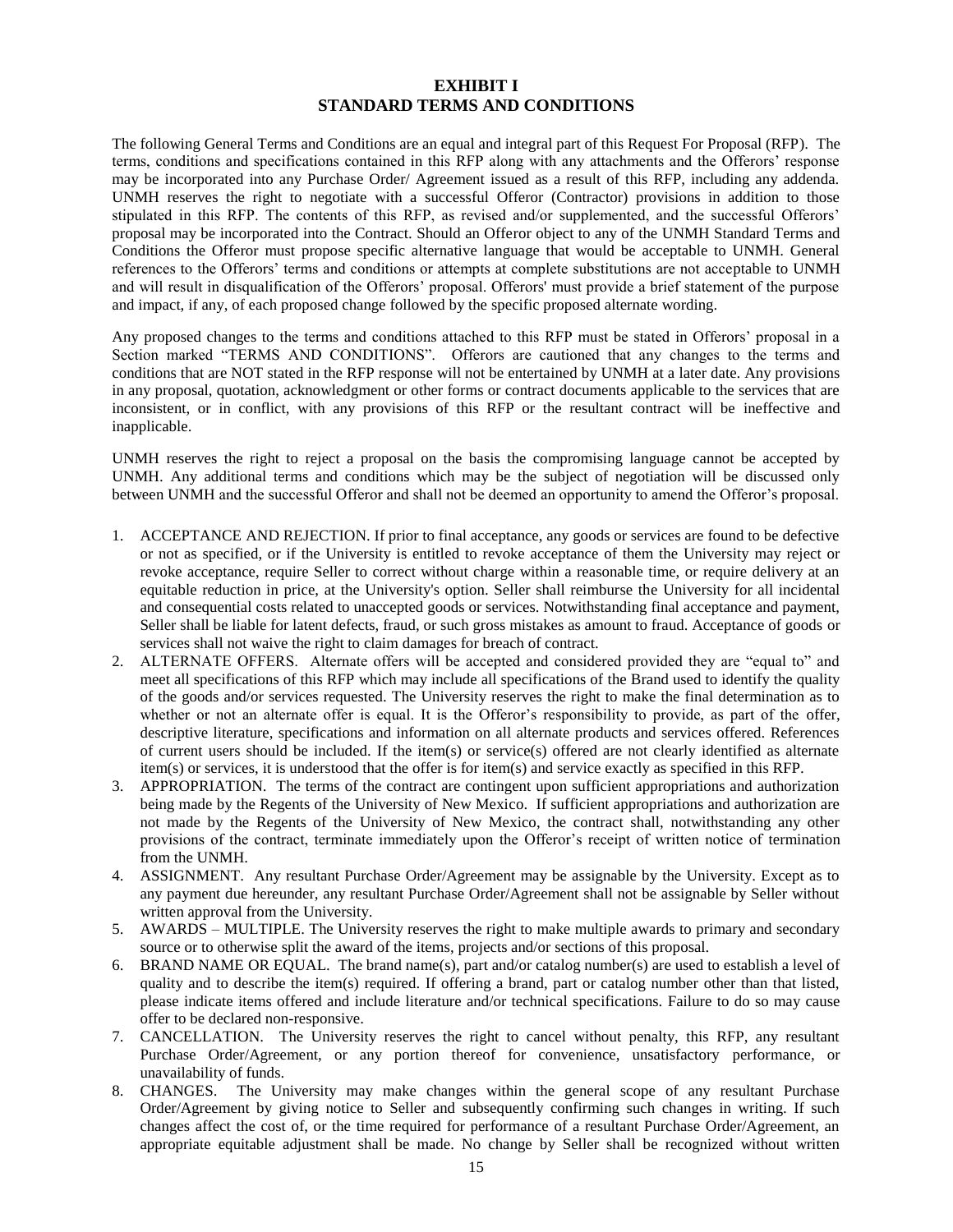approval of the University. Any claim of Seller for an adjustment under this Paragraph must be made in writing within thirty (30) days from the date of receipt by Seller of notification of such change. Nothing in this Paragraph shall excuse Seller from proceeding with the performance of the Purchase Order/Agreement as changed hereunder.

- 9. CASH DISCOUNTS. The University will take advantage of cash discounts offered whenever possible; however, cash discounts will not be used as a means to determine the lowest cost.
- 10. CLEAN UP. It is the Seller's responsibility that the job site be kept clean and free of rubble while work is performed under this contract. Upon completion of work, all areas shall be cleared of all contractors' equipment excess materials and rubble.
- 11. CONFLICT OF INTEREST. Seller shall disclose to the University Purchasing Department the name(s) of any University employee or member of the Board of Regents who has a direct or indirect financial interest in the Seller or in the proposed transaction. A University employee (or Regent) has a direct or indirect financial interest in the Seller or in the proposed transaction if presently or in the preceding twelve (12) months the employee/Regent or a close relative has an ownership interest in the Seller (other than as owner of less than 1% of the stock of a publicly traded corporation); works for the Seller, is a partner, officer, director, trustee or consultant to the Seller, has received grant, travel, honoraria or other similar support from the Seller, or has a right to receive royalties from the Seller. Seller shall file a Conflict of interest Disclosure form with the University Purchasing Department.
- 12. COOPERATION AND DISPUTE RESOLUTION. The parties agree that, to the extent compatible with the separate and independent management of each, they will maintain effective liaison and close cooperation. If a dispute arises related to the obligations or performance of either party under this Agreement, representatives of the parties will meet in good faith to resolve the dispute
- 13. DAMAGE AND SECURITY OF UNMH PROPERTY. The proposer shall be responsible for all damage to persons or property that occurs as a result of proposer's fault or negligence, or that of any of his employees, agents and/or subcontractors. The proposer shall save and keep harmless UNMH against any and all loss, cost, damage, claims, expense or liability in connection with the performance of this contract. Any equipment or facilities damaged by the proposer's operations shall be repaired and/or restored to their original condition at the proposer's expense, including but not limited to cleaning and painting.
- 14. DELIVERY DATE. Delivery is an important consideration and is a factor in determining the award. If you cannot meet the delivery date stated, please state your earliest delivery date in your offer.
- 15. DISCLOSURE OF PROPOSAL CONTENTS. The proposals will be kept confidential until UNMH awards a price agreement. At that time, all proposals and documents pertaining to the proposals will be open to the public, except for material that is proprietary or confidential. The Procurement Managers will not disclose or make public any pages of a proposal on which the Offeror has stamped or imprinted "proprietary" or "confidential" subject to the following requirements:

Proprietary or confidential data shall be readily separable from the proposal in order to facilitate eventual public inspection of the non-confidential portion of the proposal. Confidential data is normally restricted to confidential financial information concerning the Offeror's organization and data that qualifies as a trade secret in accordance with the Uniform Trade Secrets Act, 57-3A-l to 57-3A-7 NMSA 1978. The price of service offered or the cost of services proposed shall not be designated a proprietary or confidential information.

If a request is received for disclosure of data for which an Offeror has made a written request for confidentiality, UNMH shall examine the Offeror's request and make a written determination that specifies which portions of the proposal should be disclosed. Unless the Offeror takes legal action to prevent the disclosure, the proposal will be so disclosed. The proposal shall be open to public inspection subject to any continuing prohibition on the disclosure of confidential data.

- 16. DISRUPTION OF NORMAL ACTIVITY. All work shall be performed so as not to interfere with normal College activities. When it is necessary to disrupt normal activities, the schedule of work, and the areas to be affected must be approved by UNMH's authorized representative prior to commencement of the work.
- 17. DISCOUNTS. If prompt payment discounts apply to any resultant Purchase Order/Agreement, any discount time will not begin until the materials, supplies, or services have been received and accepted and a correct invoice has been received by the University's Accounts Payable Department. In the event testing is required prior to acceptance, the discount time shall begin upon completion of the tests and acceptance.
- 18. \*\*ECCN REPORTING REQUIREMENT. Seller acknowledges that providing goods and services under any resultant Purchase Order/Agreement is subject to compliance with all applicable United States laws, regulations, or orders, including those that may relate to the export of technical data or equipment, such as International Traffic in Arms Regulations ("ITAR") and/or Export Administration Act/Regulations ("EAR"). Seller agrees to comply with all such laws, regulations and orders as currently in effect or hereafter amended. Seller shall not disclose any export-controlled information, or provide any export-controlled equipment or materials to UNMH without prior written notice. In the event that UNMH agrees to receive such exportcontrolled information, equipment or materials, Seller shall: (i) include the Export Control Classification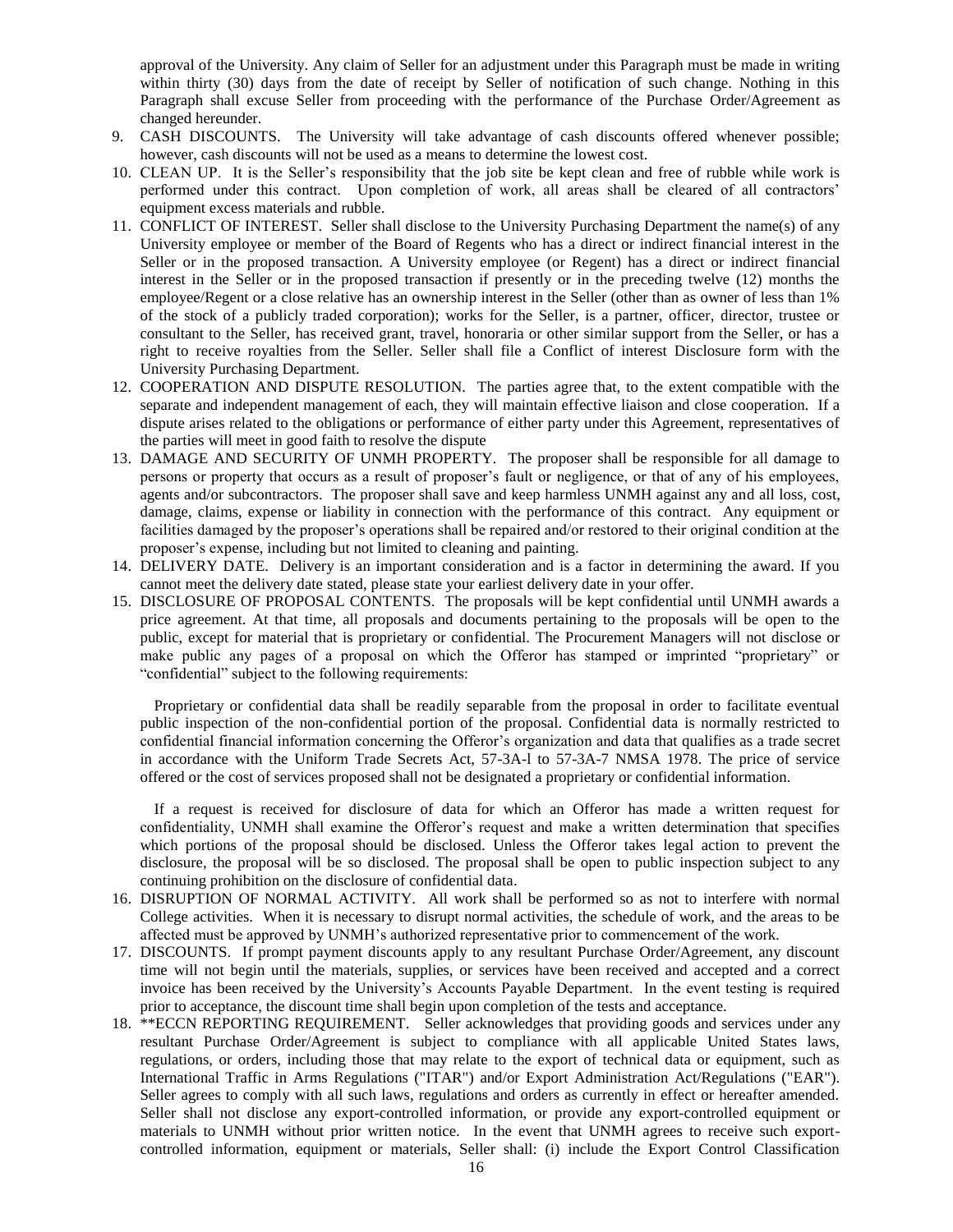Number (ECCN) on the packing documentation, and, (ii) send an electronic copy of the ECCN number and packing documentation to: [ECCN@UNM.EDU](mailto:ECCN@UNM.EDU)

- 19. ELIGIBILITY FOR PARTICIPATION IN GOVERNMENT PROGRAMS. Each party represents that neither it nor any of its management or any other employees or independent contractors who will have any involvement in the services or products supplied under a resultant Purchase Order/Agreement, have been excluded from participation in any government healthcare program, debarred from or under any other federal program (including but not limited to debarment under the Generic Drug Enforcement Act), or convicted of any offense defined in 42 U.S.C. Section 1320a-7, and that each party, its employees and independent contractors are not otherwise ineligible for participation in federal healthcare programs. Further, each party represents that it is not aware of any such pending action(s) (including criminal actions) against each party or its employees or independent contractors. Each party shall notify the other immediately upon becoming aware of any pending or final action in any of these areas.
- 20. EQUAL OPPORTUNITY AND AFFIRMATIVE ACTION. In performing or providing the services and goods required under a resultant Purchase Order/Agreement, each party shall be an equal opportunity employer and shall conform to all affirmative action and other applicable requirements; accordingly, each party shall neither discriminate nor permit discrimination in its operations or employment practices against any person or group of persons on the basis of race, age, religion, color, national origin, ancestry, sex, physical or mental handicap or medical condition, sexual preference, prior military involvement or any other manner prohibited by law.
- 21. EQUIPMENT REQUIRED. The proposer shall be responsible for supplying and maintaining all equipment and materials necessary to complete the work to be performed under this RFP except as otherwise noted in the Specifications.
- 22. EMPLOYEE CERTIFICATION. The Offeror and all Offerors' employees utilized on the work to be performed under this RFP must have the proper certification(s) and license(s) to comply with State and local requirements connected to this RFP. The Offeror shall use only fully qualified and approved service technicians to perform inspections, service and/or repairs under this request.
- 23. GENERAL TERMS AND CONDITIONS: UNMH's General Terms and Conditions are an equal and integral part of this request. All terms and conditions of this request will remain unchanged for the duration of the contract and will supersede and take precedence over any Offeror's agreement forms. Offeror must include a detailed description regarding any exceptions to the terms and conditions of this RFP. If exceptions or deviations are not clearly stated, it is understood that the terms and conditions of this proposal shall govern.

UNMH reserves the right to reject any proposal that does not meet the terms and conditions of the request for proposal. It further reserves the right to accept or reject any modifications to the terms and conditions if it is in the best interest of the UNMH to do so.

- 24. F.O.B. Unless stated otherwise, the price for goods is F.O.B. the place of destination, and the place of destination is the University's designated campus address.
- 25. FOREIGN PAYMENTS. Payment for services performed by a foreign individual or a foreign corporation while in the US may be subject to 30% tax withholding per IRS Publication 515.
- 26. GOVERNING LAW. All resultant Purchase Order/Agreements shall be construed in accordance with the laws of the State of New Mexico as they pertain to Purchase Order/Agreements executed and fully to be performed within New Mexico, or federal law where applicable, but in either case excluding that body of law relating to choice of law.
- 27. HEALTH INSURANCE PORTABILITY AND ACCOUNTABILITY ACT (HIPAA). The parties agree to enter into a mutually acceptable amendment to a resultant Purchase Order/Agreement as necessary to comply with applicable federal laws and regulations governing the use and/or disclosure of individually identifiable health information. Such amendment shall be entered into on or before the date by which hospitals are required to be in compliance with the privacy regulations promulgated under the Health Insurance Portability and Accountability Act of 1996.
- 28. INDEMNIFICATION AND INSURANCE. Seller assumes the entire responsibility and liability for losses, expenses, damages, demands and claims in connection with or arising out of any actual or alleged personal injury (including death) and/or damage or destruction to property sustained or alleged to have been sustained in connection with or arising out of the goods delivered by Seller or the performance of the work by Seller its agents, employees, sub-contractors or consultants, except to the extent of liability arising out of the negligent performance of the work by or willful misconduct of the University. Seller shall indemnify, defend and hold harmless the University, its officers, agents, and employees from any and all liability for such losses, expenses, damages, demands, and claims and shall defend any suit or action brought against any or all of them based on any actual or alleged personal injury or damages and shall pay any damage costs and expenses including attorneys' fees, in connection with or resulting from such suit or action. Seller will also indemnify, defend and hold harmless the University against any joint and several liabilities imposed against the University with respect to strict products liability claims attributable to the fault of the Seller.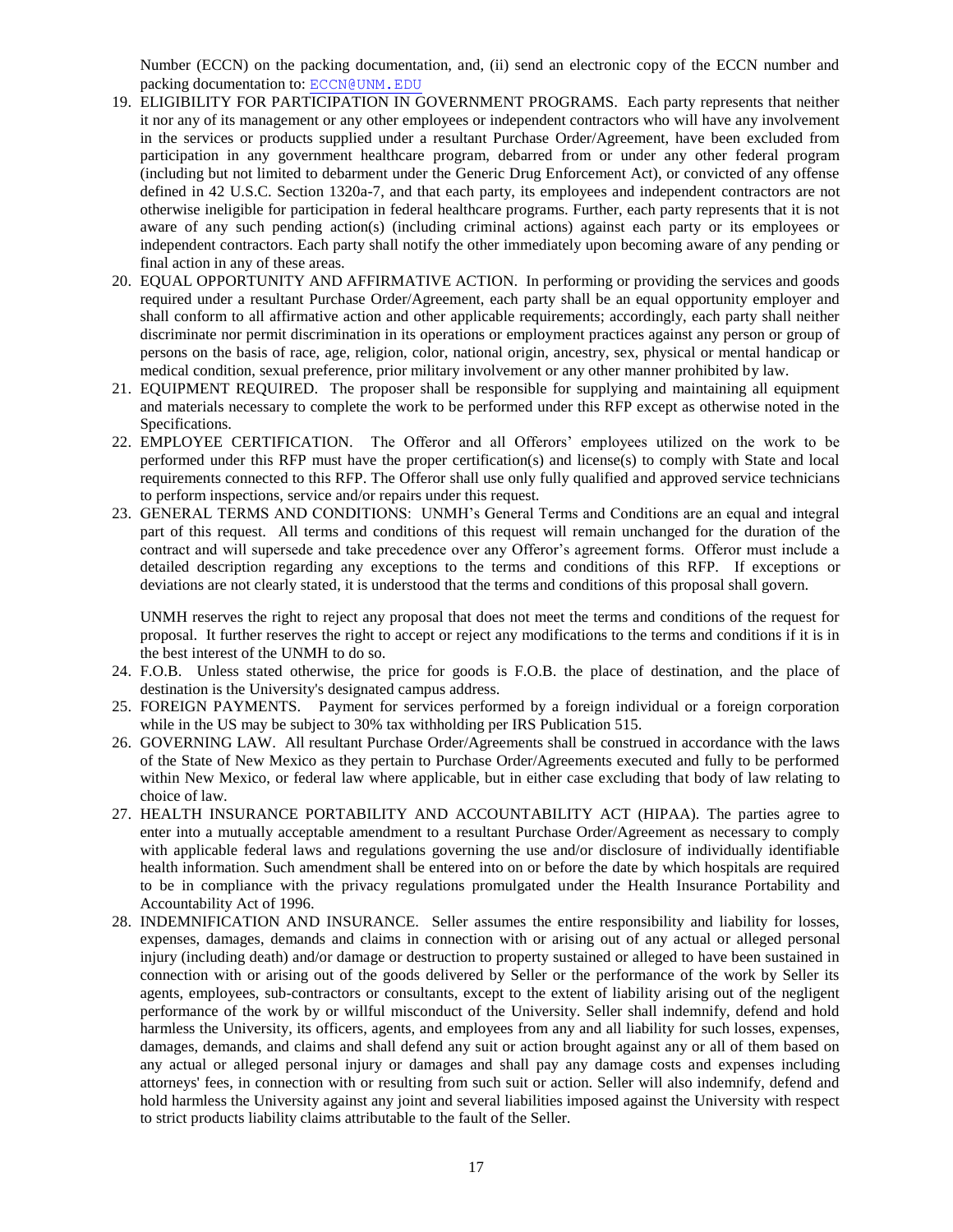Seller agrees that it and its sub-contractors will maintain general liability, product liability and property damage insurance in reasonable amounts (at least equal to the New Mexico Tort Claims Act limits) covering the above obligation and will maintain workers' compensation coverage covering all employees performing under a resultant Purchase Order/Agreement on premises occupied by or under the control of the University. The liability of the University will be subject is all cases to the immunities and limitations of the New Mexico Tort Claims Act, Sections 41-4-1 et seq. NMSA 1978, as amended."

- 29. INDEPENDENT BUSINESS. Neither Seller nor any of its agents shall be treated as an employee of the University for any purpose whatsoever. Seller declares that Seller is engaged in an independent business and has complied with all federal, state and local laws regarding business permits and licenses of any kind that may be required to carry out the said business and the tasks to be performed under any resultant Purchase Order/Agreement. Seller further declares that it is engaged in the same or similar activities for other clients and that the University is not Seller's sole or only client or customer.
- 30. INSPECTION. The University may inspect, at any reasonable time, any part of Seller's plant or place of business, which is related to performance of any resultant Purchase Order/Agreement. Final Inspection will be made at the destination upon completion of delivery of goods and services. Acceptance of delivery shall not be considered acceptance of the goods and/or services furnished. Final inspection shall include any testing or Inspection procedures required by the Specifications.
- 31. INSPECTIONS, SELLER. The Seller shall be responsible for securing at Seller's expense, all required inspections to comply with Federal, State and/or Local regulations governing the work performed under this RFP.
- 32. INSTRUMENTALITIES: Seller shall supply all equipment, tools, materials and supplies required for the performance of the designated tasks or requirements set forth in any resultant Purchase Order/Agreement or its attachments.
- 33. INSURANCE REQUIRMENTS: The Offeror is required to carry insurance, meeting the requirements in the Section labeled "Insurance Requirements" or as noted in the specifications. Offeror must submit proof of insurance in the form of a "Certificate of Insurance" to the appropriate Buyer prior to commencing work under this contract. Offeror's insurance shall remain in effect for the entire term of the contract and must be extended to coincide with any future contract extensions. This Request for Proposal Number must appear on the Certificate of Insurance.
- 34. LATE SUBMISSIONS. Late submissions of offers will not be accepted or considered unless it is determined by the University that the late receipt was due solely to mishandling by the University or the offer is the only offer received. Late submissions will be returned unopened.
- 35. MERGER. The contract shall incorporate all the agreements, covenants, and understandings between the parties thereto concerning the subject matter thereof. No prior agreements or understandings, verbal or otherwise, of the parties or their agents shall be valid or enforceable unless embodied in the contract.
- 36. MINIMUM WAGE RATES AND PAYROLL SUBMITTALS. Jobs with an estimate cost >\$60,000 done under this IFB will be subject to the Public Works Minimum Wage Act (13-4-11 through 13-4-17, NMSA, 1978 as amended) and per exhibit labeled "Wage Act." Minimum wages will be supplied at time of award or may be obtained from the State of New Mexico Labor & Industrial Commission, 1596 Pacheco Street, Santa FE, NM 87501.

For all federally funded construction projects greater than \$2,000 the contractor and all subcontractors and their tiers shall deliver or mail legible copies of the certified weekly payrolls for all costs/services invoiced for the project awarded resulting from this IFB to the appropriate oversight agency and UNMH's Office of Capital Projects in accordance with 29 CFR 3.4. The Contractor shall certify that all payrolls submitted meet or exceed the applicable wage determination as shown in this IFB.

Contractor shall be responsible for the collection and submittal of all certified payrolls and shall retain a copy of all payrolls for a period of 3 years from the completion of the project. A copy of all certified payrolls shall be sent weekly to UNMH Office of Capital Projects. The Contractor shall be responsible for labeling each submittal with the project name; payroll period; and contractor and/or subcontractor name; each employee's full name and social security number, address and zip code, birth date, sex and occupation, time and day of when employees work week begins, hours worked each day, total hours worked each workweek, basis on which employees' wages are paid, regular hourly pay rate, total daily or weekly straight-time earnings, total overtime earnings for the workweek, all additions to or deductions from the employee's wages, date

37. NEW MATERIALS REQUIRED. All materials and equipment delivered and/or installed under this RFP shall be new and be the standard products of a manufacturer regularly engaged in the production of the materials and equipment. Where two or more units of the same class of materials and/or equipment are required, the units shall be the products of the same manufacturer. Any manufacturer's data supplied with the item(s) shall be submitted to UNMH's authorized representative.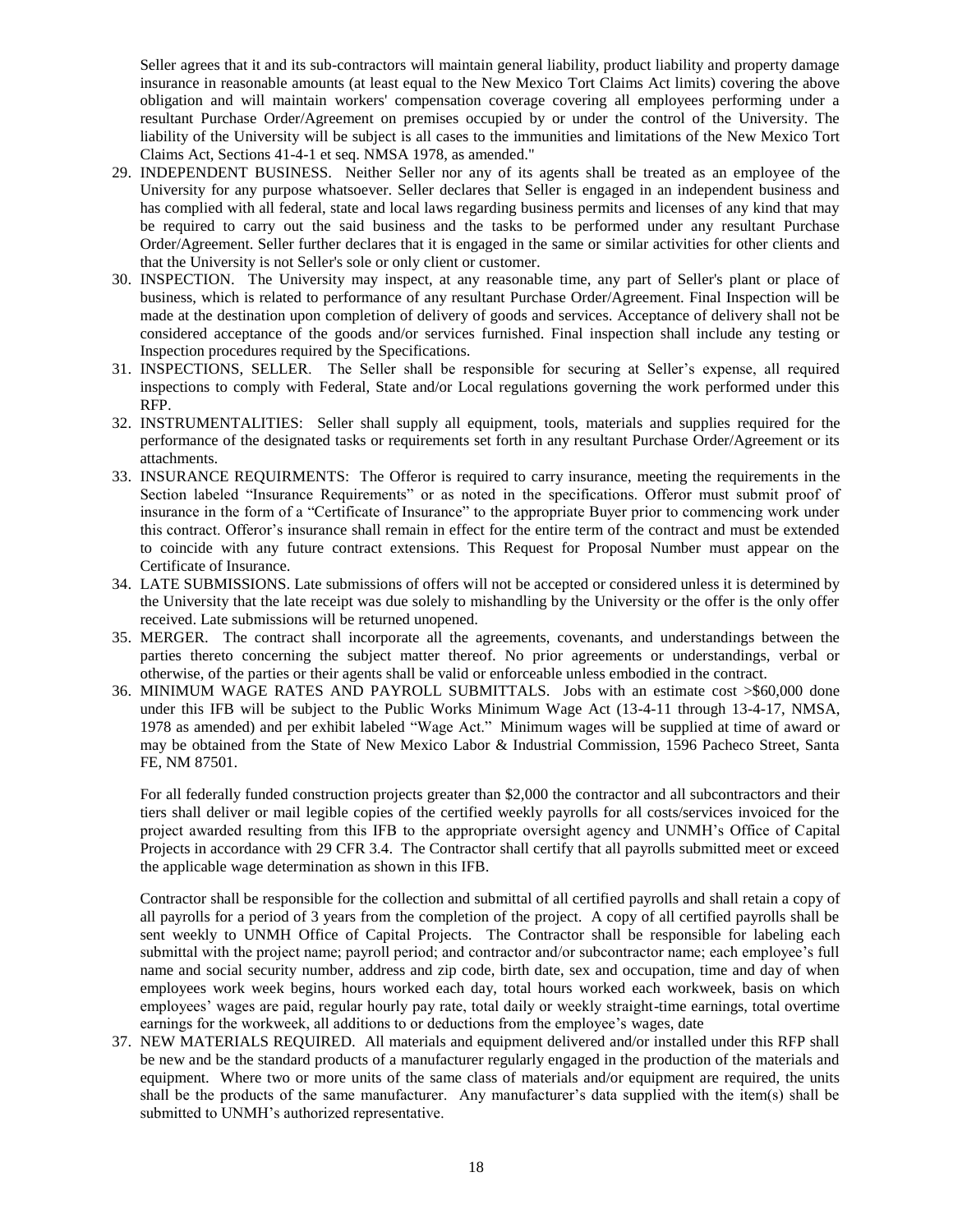- 38. NON-PERFORMANCE PENALTIES. The Offeror agrees to pay UNMH an amount equal to \$500.00 per day for each calendar day past the completion date specified in this contract that completion or delivery is delayed. UNMH may subtract this amount from any monies due to the Offeror.
- 39. NOTICES: Any notice required to be given or which may be given under this RFP or a resultant contract shall be in writing and delivered in person or via first class mail.

UNMH Address: The University of New Mexico Hospitals Purchasing Department 933 Bradbury Dr. Se Suite 3165 Albuquerque, NM 87106

- 40. OPTION TO RENEW. UNMH reserves the option to renew the RFP's resultant contract if such renewal is mutually agreed to and found to be in the best interests of UNMH. These renewal options will be exercised in increments as indicated in the RFP's specifications, or if not stated, in one-year terms.
- 41. OTHER APPLICABLE LAWS. Any provision required to be included in a resultant Purchase Order/Agreement by any applicable and valid executive order, federal, state or local law, ordinance, rule or regulation shall be deemed to be incorporated herein.
- 42. OSHA REGULATIONS. The Seller shall abide by Federal Occupational Safety and Health Administration (OSHA) regulations, the State of New Mexico Environmental Improvement Board's Occupational Health and Safety Regulations that apply to the work performed under this RFP. The Seller shall defend, indemnify, and hold UNMH free and harmless against any and all claims, loss, liability and expense resulting from any alleged violation(s) of said regulation(s) including but not limited to, fines or penalties, judgments, court costs and attorney's fees.
- 43. OWNERSHIP OF DOCUMENTS. All documents which are prepared by the Seller or any member of the consulting team that form a part of its services under a resultant Purchase Order//Agreement are the sole property of the University of New Mexico Hospitals and such works may not be reproduced nor distributed without the express written consent of the University of New Mexico Hospitals and shall be delivered to UNMH upon termination and or completion of this Purchase Order/Agreement if UNMH so requests. The Seller shall be responsible for the protection and/or replacement of any original documents in its possession. UNMH shall receive all original drawings and the Seller shall retain a reproducible copy.

*Work Made for Hire* - For the consideration payable under a resultant Purchase Order/Agreement, the work product required by the Purchase Order/Agreement shall be considered a work made for hire within the meaning of that term under the copyright laws of the United States, applicable common law and corresponding laws of other countries. UNMH shall have the sole right and authority to seek statutory copyright protection and to enjoy the benefits of ownership of the work. The party performing the work hereby assigns all rights, title and interest in and to the work to UNMH and shall require all members of the consulting team to agree in writing that they assign all right, title and interest in work product required by the Purchase Order/Agreement to UNMH.

*Inventions.* For the consideration payable under a resultant Purchase Order/Agreement, the Seller agrees to report any invention arising out of the Work required by the Purchase Order/Agreement to UNMH. UNMH shall have sole right and authority to seek statutory patent protection under United States and foreign patent laws and to enjoy the benefits of ownership of the invention, whether or not the invention was required of the Seller or member of the consulting team as part of the performance of Work. The Seller hereby assigns all right, title and interest in and to inventions made in the course of the Work to UNMH and agrees to execute and deliver all documents and do any and all things necessary and proper to effect such assignment. Seller shall require all members of the Consulting Team to agree in writing that they will execute and deliver all documents and do any and all things necessary and proper to effect assignment of inventions arising out of the Work required by the Purchase Order/Agreement to UNMH.

*Survival of Provision*. This provision shall survive expiration and termination of the Purchase Order/Agreement.

- 44. PACKAGING. Packaging of materials under this contract shall meet the minimum specifications indicated under Packaging Specifications. If there are no packaging specifications listed, the packaging shall be suitable to insure that the materials are received in an undamaged condition. All material returns will be at the Offeror's expense.
- 45. \*\*PATENT AND COPYRIGHT INDEMNITY. Seller shall indemnify, defend and hold harmless the University against all losses, liabilities, lawsuits, claims, expenses (including attorneys' fees), costs, and judgments incurred through third party claims of infringement of any copyright, patent, trademark or other intellectual property rights.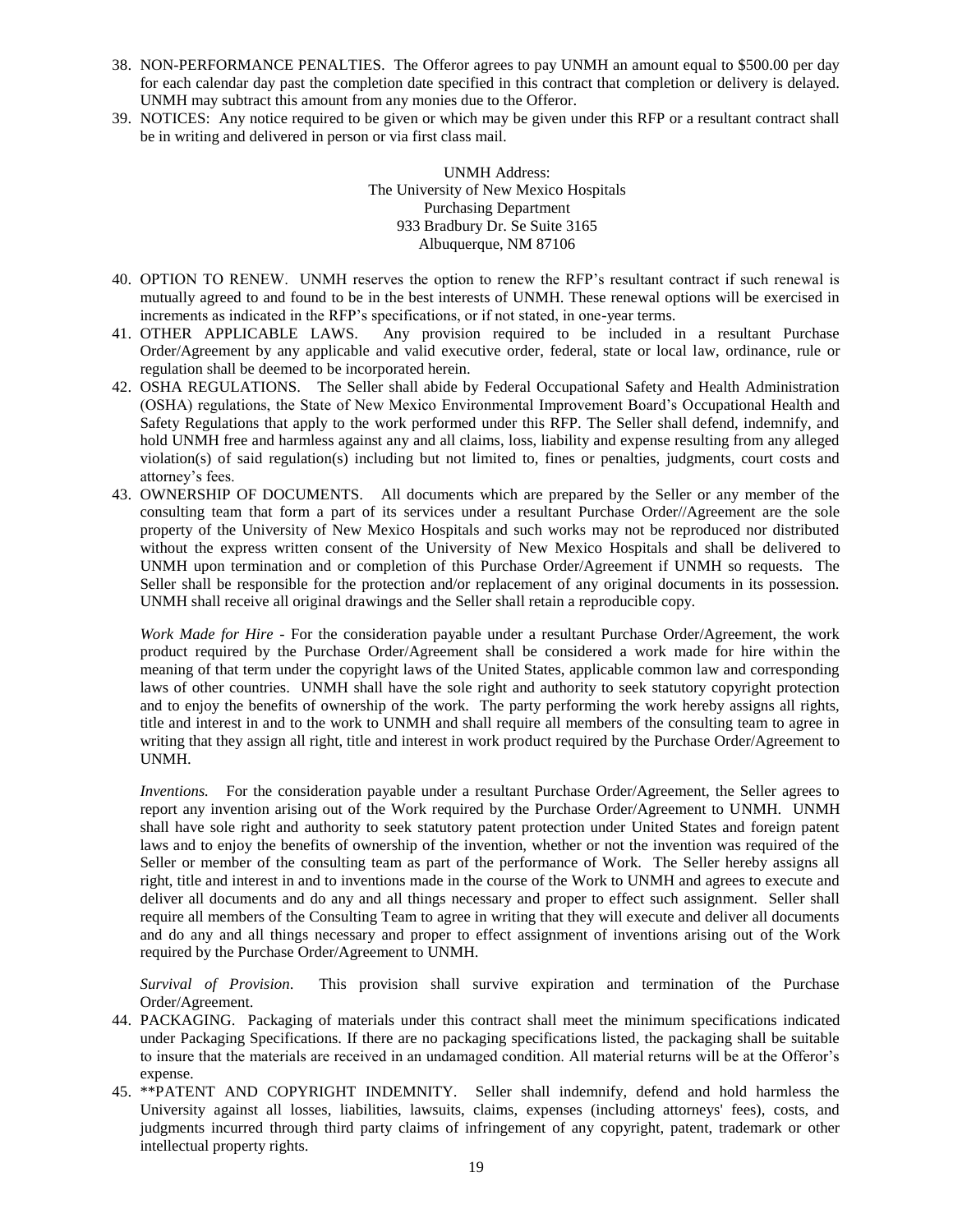- 46. PAYMENTS FOR PURCHASING. No warrant, check or other negotiable instrument shall be issued in payment for any purchase of services, construction, or items of tangible personal property unless the Purchasing Office or the UNMH using agency certifies that the services, construction or items of tangible personal property have been received and meet specifications.
- 47. PAYMENT TERMS. Upon written request from Seller for payment, the University shall, within 30 days, issue a written certification of complete or partial acceptance or rejection, with payment to follow within 30 days after certificate of acceptance. Late payment charges shall be  $\frac{1}{2}$  of 1% per month.
- 48. PAYROLL OR EMPLOYMENT TAXES. No federal, state, or local income, payroll or employment taxes of any kind shall be withheld or paid by the University with respect to payments to Seller or on behalf of Seller its agents or employees. Seller shall withhold and pay any such taxes on behalf of its employees as required by law. The payroll or employment taxes that are the subject to this paragraph include but are not limited to FICA, FUTA, federal personal income tax, state personal income tax, state disability insurance tax, and state unemployment insurance tax. If Seller is not a corporation, Seller further understands that Seller may be liable for self-employment (Social Security) tax, to be paid by Seller according to law.
- 49. PENALTIES. The Procurement Code, Section 13-1-28 at seq. NMSA 1978, as amended imposes civil and criminal penalties for its violation. In addition, the New Mexico criminal statutes impose criminal penalties for bribes, gratuities and kickbacks.
- 50. PERIOD FOR OFFER ACCEPTANCE. Offeror agrees that any offer made submitted will be good for a period of one hundred and eighty days (180) calendar days; an additional time period may be requested by UNMH.
- 51. PROTECTION OF CONFIDENTIAL DATA. Service Provider agrees to abide by the limitations on redisclosure of personally identifiable information from education records set forth in The Family Educational Rights and Privacy Act (34 CFR § 99.33 (a)(2) and with the terms set forth below. 34 CFR 99.33 (a)(2) states that the officers, employees and agents of a party that receives education record information from the Institution may use the information, but only for the purposes for which the disclosure was made.

*Definition*: Covered data and information (CDI) includes paper and electronic student education record information supplied by Institution, as well as any data provided by Institution's students to the Service Provider. Acknowledgment of Access to CDI: Service Provider acknowledges that the Purchase Order/Agreement allows the Service Provider access to CDI.

*Prohibition on Unauthorized Use or Disclosure of CDI*: Service Provider agrees to hold CDI in strict confidence. Service Provider shall not use or disclose CDI received from or on behalf of Institution (or its students) except as permitted or required by the Purchase Order/Agreement, as required by law, or as otherwise authorized in writing by Institution. Service Provider agrees not to use CDI for any purpose other than the purpose for which the disclosure was made. If the Family Policy Compliance Office of the U.S. Department of Education determines that the Service Provider improperly disclosed personally identifiable information obtained from Institution's education records, Institution may not allow the Service Provider access to education records for at least five years.

*Return or Destruction of CDI*: upon termination, cancellation, expiration or other conclusion of the Purchase Order/Agreement. Service Provider shall return all CDI to Institution or, if return is not feasible, destroy any and all CDI. If the Service Provider destroys the information, the Service Provider shall provide Institution with a certificate confirming the date of destruction of the data.

*Maintenance of the Security of Electronic Information*: Service Provider shall develop, implement, maintain and use appropriate administrative, technical and physical security measures to preserve the confidentiality, integrity and availability of all electronically maintained or transmitted CDI received from, or on behalf of Institution or its students. These measures will be extended by contract to all sub-contractors used by Service Provider.

*Reporting of Unauthorized Disclosures or Misuse of Covered Data and Information*: Service Provider shall, within one day of discovery, report to Institution any use or disclosure of CDI no authorized by this Purchase Order/Agreement or in writing by Institution. Service Provider's report shall identify: (i) the nature of the unauthorized use or disclosure, (ii) the CDI used or disclosed, (iii) who made the unauthorized use or received the unauthorized disclosure, (iv) what Service Provider has done or shall do to mitigate any deleterious effect of the unauthorized use or disclosure, and (v) what corrective action Service Provider has taken or shall take to prevent future similar unauthorized use or disclosure. Service Provider shall provide such other information, including a written report, as reasonably requested by Institution.

*Indemnity*: Service Provider shall defend and hold Institution harmless from all claims, liabilities, damages, or judgments involving a third party, including Institution's costs and attorney fees, which arise as a result of Service Provider's failure to meet any of its obligations under this Purchase Order/Agreement.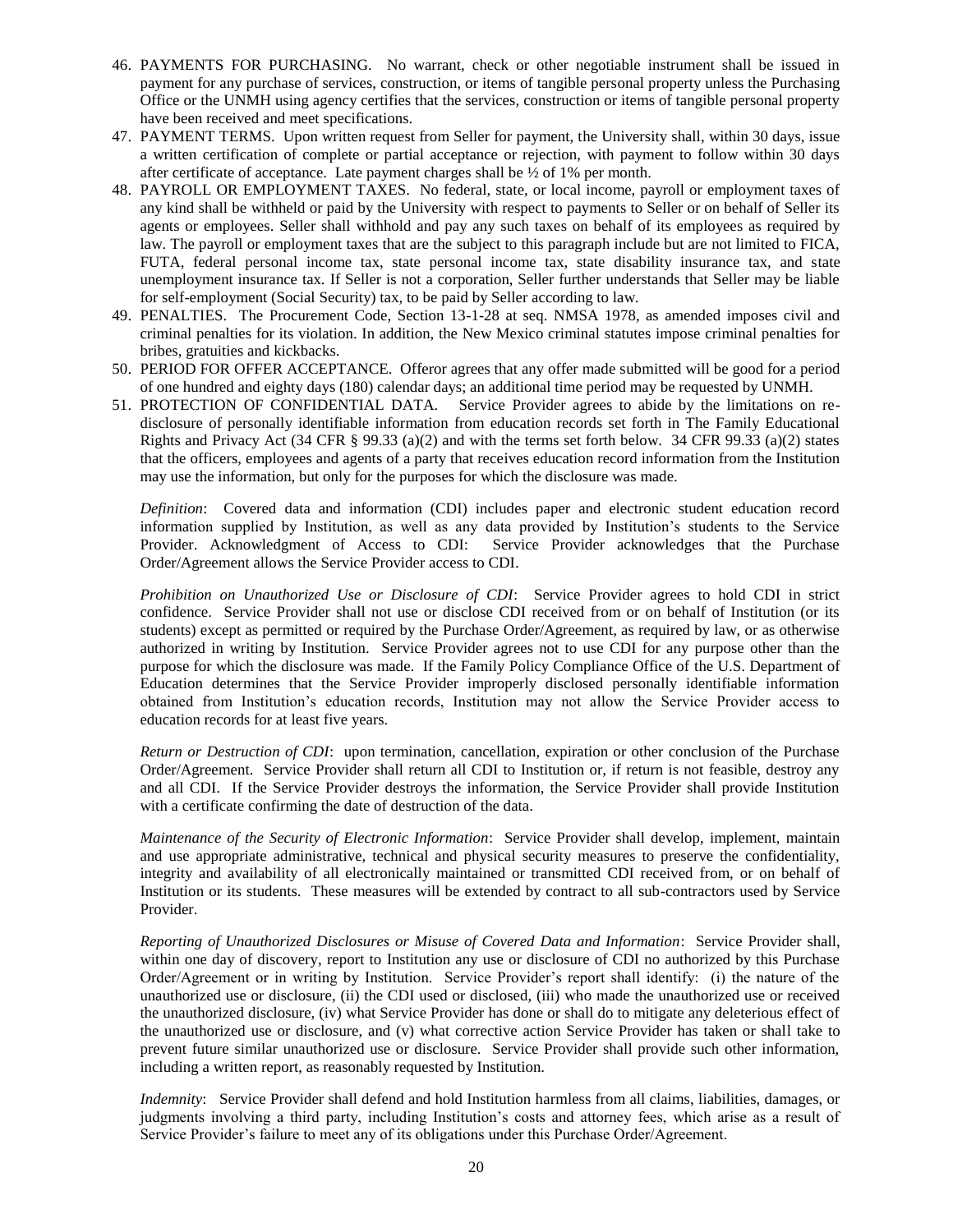Note: Inclusion of data by students into the terms of the contract will depend upon the contract and may not be needed."

- 52. PUBLIC INFORMATION. All information, except that classified as confidential, will become public information at the time that the RFP is awarded. Confidential information must be marked "CONFIDENTIAL" in red letters in the upper right hand corner of the pages containing the confidential information. Price and information concerning the specifications cannot be considered confidential. (UNMH Purchasing Regulations 11.6.3.)
- 53. PURCHASE ORDER/AGREEMENT. Any resultant Purchase Order/Agreement shall be the sole and entire Purchase Order/Agreement between the parties; any documents incorporated into the Purchase Order/Agreement are listed explicitly on the front side of the Purchase Order/Agreement, or are incorporated by implication by the terms of any resultant Purchase Order/Agreement. Any terms inconsistent with or in addition to any resultant Purchase Order/Agreement proposed by Seller are deemed rejected unless agreed to in writing by an appropriate University official.
- 54. RELATIONSHIP OF PARTIES. The parties and their respective employees are at all times acting as independent Offerors. Offeror will not be considered an employee of UNMH for any purpose, including, but not limited to, workers' compensation, insurance, bonding or any other benefits afforded to employees of UNMH. Neither party has any express or implied authority to assume or create any obligation or responsibility on behalf of or in the name of the other party.
- 55. RELEASE UNMH REGENTS. The Contractor shall, upon final payment of the amount due under the contract release Regents of the University of New Mexico Hospitals, their officers and employees and the State of New Mexico from liabilities, claims and obligations whatsoever arising from the contract. The Contractor agrees not to purport to bind the University of New Mexico Hospitals or the State of New Mexico to any obligation not assumed in the contract by the Regents of the University of New Mexico Hospitals or the State of New Mexico unless the Contractor has express, written authority to do so, and then only within the strict limits of that authority.
- 56. REMOVAL OF OFFEROR'S EMPLOYEE(S). UNMH may request that Offeror's employee(s) be removed from the work under the contract for cause. The UNMH may immediately terminate, with written notice to Offeror, the services of any Contactor employee, if the University of New Mexico's management believes in good faith that Offeror's employee is unable to perform the services with reasonable skill. Offeror's agreement may also be terminated if Offeror's liability insurance coverage is modified or terminated.
- 57. REQUEST AS AGREEMENT: This Request for Proposal governs any offer and the selection process. Submission of an offer in response to this Request for Proposal constitutes acceptance of all this Request's terms and conditions. The terms and conditions of the Request may not be modified, altered, nor amended in any way by any Offer. Any such modification, alteration, or amendment shall be considered to be a request for modification, alteration or amendment, which request shall be deemed denied unless specifically accepted in writing by UNMH. Upon issuance of a Purchase Order, this Request shall be superseded, unless it is referenced on the front page of the Purchase Order, in which case it shall be deemed to be fully incorporated and integrated into the resultant contract.
- 58. RETENTION OF RECORDS. Contractor will maintain detailed records indicating the date, time and nature of services provided under the Agreement for a period of at least five years after termination of the Agreement, and will allow access for inspection by the University of New Mexico Hospitals, the Secretary for Health and Human Services, the Comptroller General and the Inspector General to such records for the purpose of verifying costs associated with provisions of services under the Agreement.
- 59. RIGHT TO PROTEST. The solicitation of the award of an RFP/Invitation for Bid (IFB) may be protested as per the UNMH Purchasing Regulation 11, Protest Procedures, which may be found at the following UNMH web site: [http://www.UNMH.edu/~purch/reg11.pdf.](http://www.unm.edu/~purch/reg11.pdf)
- 60. RIGHT TO WAIVE MINOR IRREGULARITIES. The UNMH Evaluation Committee reserves the right to waive minor irregularities. The UNMH Evaluation Committee also reserves the right to waive mandatory requirements provided that all of the otherwise responsive proposals failed to meet the same mandatory requirements and the failure to do so does not otherwise materially affect the procurement. This right is at the sole discretion of the UNMH Evaluation Committee.
- 61. SCHEDULE DELAYS. If after the award, the Seller becomes aware of possible problems that could result in delay in completion of the work on the agreed-to schedule; the Seller must immediately notify the Buyer or the designated representative. The initial notification of the delay may be verbal with a written confirmation, giving the probable cause and effect, with recommendations for alternate action. Nothing in this paragraph will be interpreted as relieving the Seller of its contractual obligations; however, failure to notify UNMH promptly will be basis for determining the Seller responsibility in an otherwise excusable delay.
- 62. SELLER'S EMPLOYEES AND AGENTS. Seller shall have complete charge and responsibility for persons employed by Seller and engaged in the performance of the specified work. The Seller, its agents and employees state that they are independent contractors and not employees of the University. Seller, its agents and employees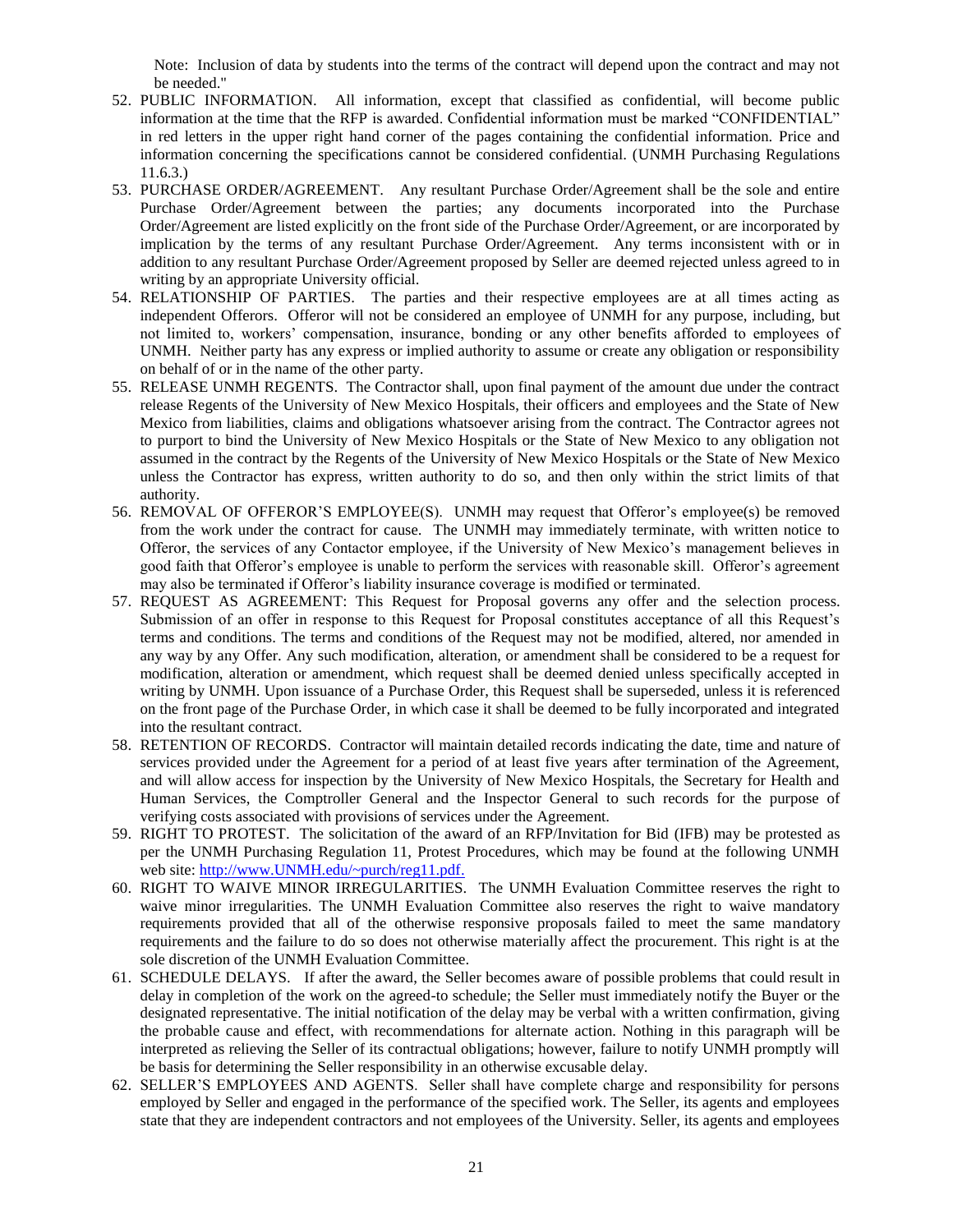shall not accrue leave, retirement, insurance, bonding or any other benefit afforded to employees of the University as a result of any resultant Purchase Order/Agreement.

- 63. SITE FAMILIARITY. The Seller shall be responsible for thoroughly inspecting the site and work to be done prior to submission of an offer. The Seller warrants by this submission that the site has been thoroughly inspected and the work to be done and that the offer includes all costs required to complete the work. The failure of the Seller to be fully informed regarding the requirements of this Request will not constitute grounds or any claim, demand for adjustment or the withdrawal of an offer after the opening.
- 64. SITE INSPECTION. The site(s) referenced in this RFP are available for inspection. Arrangements may be made by contacting the individual listed on the cover sheer.
- 65. STATE AND LOCAL ORDINANCES. The Seller shall perform work under the resultant contract in strict accordance with the latest adopted version of all State and local codes, ordinances, and regulations governing the work involved. All materials and labor necessary to comply with the rules, regulations and ordinances shall be provided by the Seller. Where the drawings and/or specifications indicate materials or construction in excess of the code requirements, the drawings and/or specifications shall govern. The Seller shall be responsible for the final execution of the work to meet these requirements. In the event of a conflict between various codes and standards, the more stringent shall apply.
- 66. STATE AND LOCAL ORDINANCES. The Offeror shall perform work under this contract in strict accordance with the latest adopted version of all State and local codes, ordinances, and regulations governing the work involved.
- 67. TAX SEGREGATION (CONSTRUCTION RELATED PROJECTS). In the performance of construction related services under this solicitation, the Seller agrees to work with and cooperate with the University's Tax Cost Segregation Consultant. The University's tax cost segregation consultant will be responsible for coordination, oversight and analysis of the effective application of New Mexico Gross Receipts Tax for each general Offeror involved with the construction projects at UNMH. Such services of the segregation consultant will be performed in accordance with New Mexico Statutes and relative regulations governing the application of New Mexico gross receipts tax to tangible personal property acquisition made by UNMH for various construction projects.
- 68. TERMINATION AND DELAYS. The University may by written notice stating the extent and effective date, terminate any resultant Purchase Order/Agreement for convenience in whole or in part, at any time. The University shall pay Seller as full compensation for performance until such termination: (1) the unit or pro rata order price for the delivered and accepted portion: and (2) incidental damages, not otherwise recoverable from other sources by Seller, as approved by the University, with respect to the undelivered or unaccepted portion of any resultant Purchase Order/Agreement provided compensation hereunder shall in no event exceed the total contracted price. Such amount will be limited to Seller's actual cost, and may not include anticipated profits. The University shall not be liable for consequential damages. The University may by written notice terminate any resultant Purchase Order/Agreement in whole or in part for Seller's default if Seller refuses or fails to comply with the provisions of a resultant Purchase Order/Agreement or fails to make progress so as to endanger performance and does not cure such failure within a reasonable period of time. In such event, the University may otherwise secure the materials, supplies or services ordered, and Seller shall be liable for damages suffered by the University thereby, including incidental and consequential damages. If after notice of termination, the University determines Seller was not in default, or if Seller's default is due to failure of the University, termination shall be deemed for the convenience of the University. The rights and remedies of the University provided in this paragraph shall not be exclusive and are in addition to any other rights and remedies provided by law or under a resultant Purchase Order/Agreement as used in this paragraph, the word "Seller" includes Seller and Seller's sub-suppliers at any tier.
- 69. THIRD PARTIES. Nothing in this Agreement, express or implied, is intended to confer any rights, remedies, claims, or interests upon a person not a party to this Agreement.
- 70. TITLE AND DELIVERY. Title to the materials and supplies passed hereunder shall pass to the University upon acceptance at the FOB point specified, subject to the right of the University to reject. For any exception to the delivery date specified, Seller shall give prior notification and obtain approval thereto from the University's Purchasing Department. Time is of the essence and the Purchase Order/Agreement is subject to termination for failure to deliver on time.
- 71. WAIVER. The Contract shall contain a provision that states that no waiver of any breach of the Contract or any terms or conditions thereof shall be held to be a waiver of any other or subsequent breach; nor shall any waiver be valid, alleged or binding unless the same shall be in writing and signed by the party to have granted the waiver.
- 72. WARRANTIES. Seller warrants the goods and/or services furnished to be exactly as specified in any resultant Purchase Order/Agreement, free from defects in Seller's design, labor, materials and manufacture, and to be in compliance with any drawings or specifications incorporated herein and with any samples furnished by Seller. All applicable UCC warranties express and implied are incorporated herein.